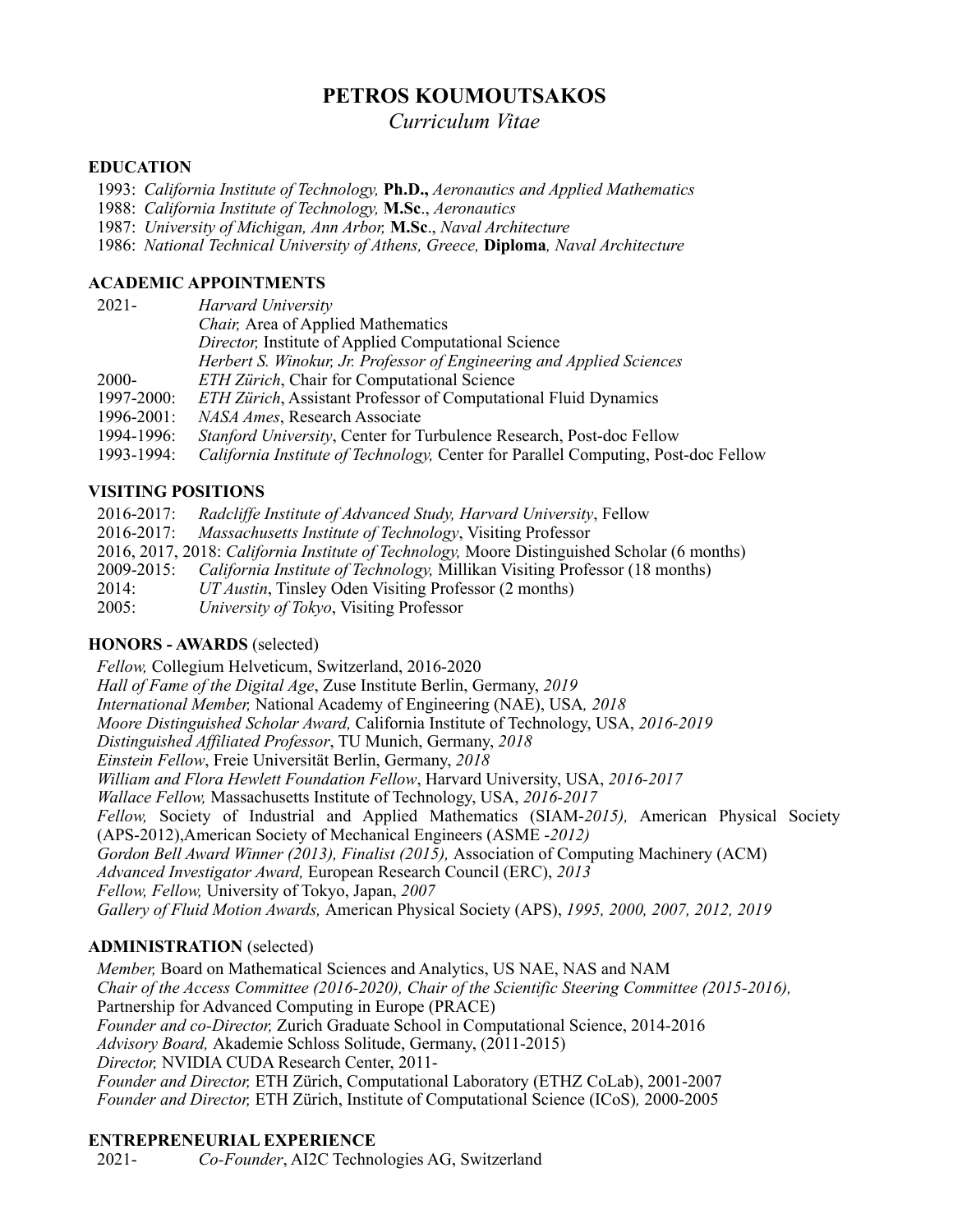#### **EDITORIAL BOARDS**

*Phys. Rev. Fluids (2018-), Comput. Phys. Commun. (2019-), J. Comput. Phys. (2010-2016), J. of Comp. and Theor. Nanoscience, Computational Particle Mechanics (2014-2017), J. Computational Science (2013-2017) Mathematics, Modeling and Simulation in Science, Engineering, Technology (Springer Book series).*

### **SCIENTIFIC CONTRIBUTIONS**

#### *Contributions in the following fields and in particular at their Interfaces.*

- **•** *Computational Science/Numerical Methods:* multiscale particle methods, multiresolution adapted grids, coupling of atomistic and continuum descriptions, accelerated stochastic simulations.
- **•** *Computational Science/Computer Science***:** High Performance Computing (petascale simulations of twophase flows (Gordon Bell award 2013),. Algorithms for Bio-inspired Optimization and its coupling with Machine Learning. Uncertainty Quantification for complex systems. Large scale Visualisations. Open source software in particle methods, optimisation, imaging and uncertainty quantification.
- *Fluid Mechanics:* Benchmark simulations of bluff body flows and high Re number vortex reconnection. Optimisation of swimmers demonstrated that fish escape patterns in nature are optimal.
- **•** *Nanotechnology:* State of the art simulation of water interactions with graphene and carbon nanotubes. We devised validated interaction potentials that are considered the standard in the community. Large scale simulation of Nanofluidics, nanotube membrane interactions and nanoscale wetting.
- **•** *Biology:* Pioneering simulations of diffusion in image reconstructed cell organelles, led to reevaluation of diffusion constants of several molecules in biology. Presented the first 3D simulations of angiogenesis inside an extracellular matrix. Extensive, open source, image and video analysis software for Biologists.



*Examples from our state of the art, interdisciplinary simulations spanning a multitude of spatiotemporal scales.*

#### **INVITED KEYNOTE PRESENTATIONS AND WEBINARS (2010-2020, selected)**

- The Lighthill Lecture, Imperial College, London, UK, 9/23, 2020
- [Journal of Fluid Mechanics, Fluid Mechanics Webinar Series, 06/05, 2020](https://consent.youtube.com/m?continue=https://www.youtube.com/watch?v=TkFAWNF3jlc&feature=youtu.be&gl=CH&m=0&pc=yt&uxe=23983171&hl=de&src=1)
- MIT and Alan Turing Institute International Workshop on Data-Centric Engineering, Cambridge, USA, 12/9-12, 2019
- [EECS Colloquium, UC Berkeley, USA, 10/30, 2019](https://www.youtube.com/watch?v=1iAXY0O9i7s&list=PLOOH0cvsa0Bqdoj7OWo5z6qDo1dSrCeH2&index=1)
- [IPAM Workshop III: Validation and Guarantees in Learning Physical Models: from Patterns to Governing](https://www.youtube.com/watch?v=gv20VsKqgpc&list=PLOOH0cvsa0Bqdoj7OWo5z6qDo1dSrCeH2&index=1)  [Equations to Laws of Nature, Los Angeles, USA, 10/28-11/1, 2019](https://www.youtube.com/watch?v=gv20VsKqgpc&list=PLOOH0cvsa0Bqdoj7OWo5z6qDo1dSrCeH2&index=1)
- American Physical Society, Division of Fluid Dynamics Conference, Seattle, USA, 11/23-26, 2019
- IPAM Workshop III: HPC for Computationally and Data-Intensive Problems, Los Angeles, USA 11/5-9, [2018](http://www.ipam.ucla.edu/abstract/?tid=15356&pcode=BDCWS3)
- High Performance Computing in Life sciences, Engineering, And Physics (HPC-LEAP), London, UK, 7/11-13, 2018
- IUTAM Symposium on Critical flow dynamics involving moving/deformable structures with design applications, Santorini, Greece, 6/18-22, 2018
- International Conference on Computational Science (ICCS), Wuxi, China, 6/1-3, 2018
- SIAM Conference on Parallel Processing for Scientific Computing, Tokyo, Japan, 3/7-10, 2018
- Supercomputing Frontiers Europe, Warsaw, Poland, 3/12-15, 2018
- IUTAM Symposium on Computational Mechanics of Particle-Functionalized Fluid and Solid Materials for Additive Manufacturing and 3D Printing Processes, Berkeley, USA, 5/30-31, 2017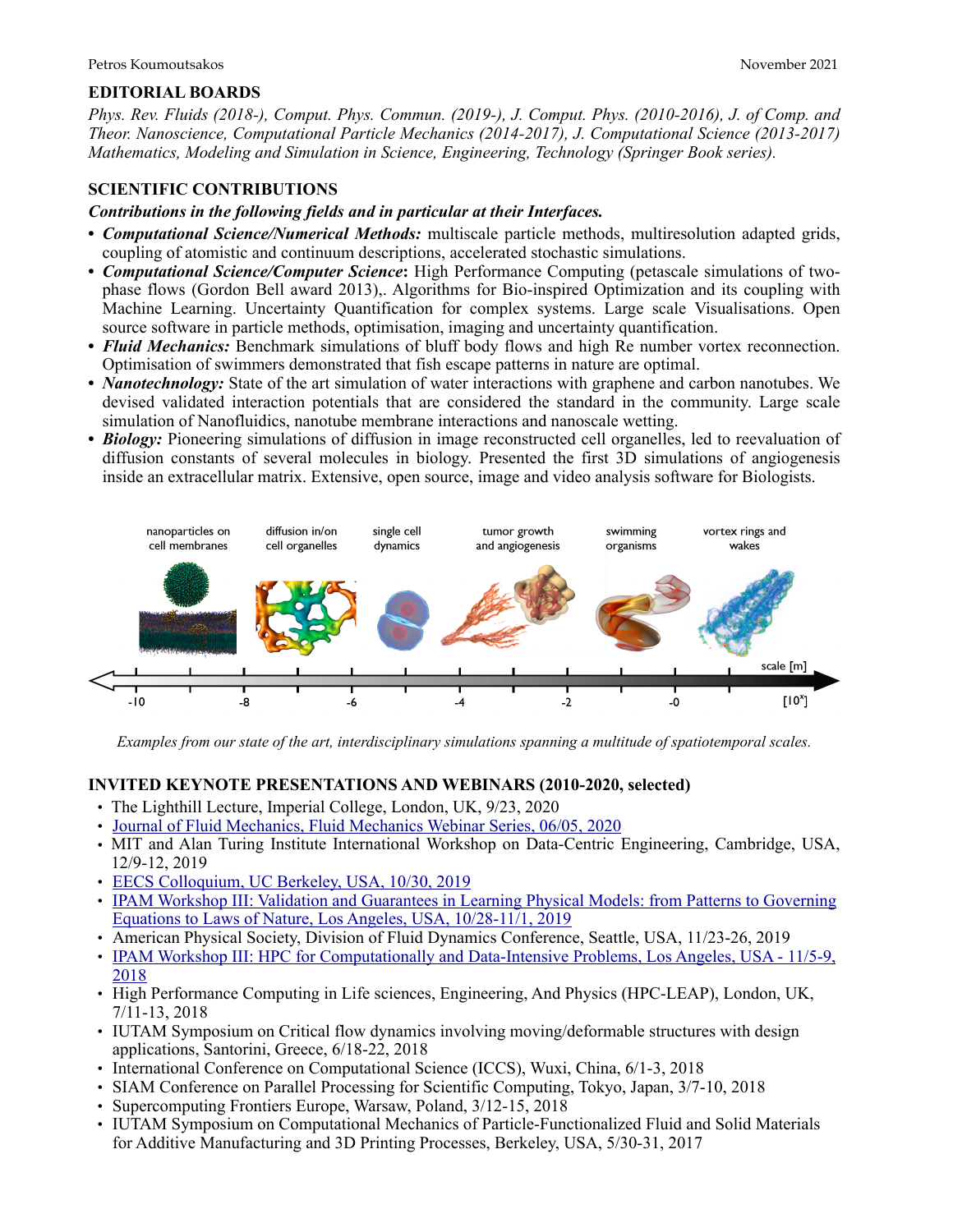- Predictive Multi-scale Materials Modeling, Issac Newton Institute, Cambridge, 12/1-4, 2015
- International Conference on Computational Science (ICCS), Reykjavik, Iceland, 6/1-3, 2015
- International Conference on Particle Based Methods, Barcelona, 28-30/9, 2015
- American Physical Society, Division of Fluid Dynamics Conference, San Francisco, 11/25-28, 2014
- SIAM Conference in Parallel Processing and Scientific Computing, Oregon, 2/18-22, 2014
- ACM Supercomputing 2013, Denver, USA, 11/20-23, 2013
- Von Neumann Colloquium of the American Mathematical Society, Snowbird, 2011
- International Conference in CFD, Saint Petersburg, 2010
- European Fluid Mechanics Conference (EFMC8), Munich, 2010

#### **ORGANIZATION OF CONFERENCES AND WORKSHOPS (selected)**

- 2022: Platform for Advanced Scientific Computing Conference (PASC22), Basel, Switzerland
- 2021: European Fluid Mechanics and Turbulence Conference (EFMTC2021), Zurich, Switzerland
- 2019: Causality and Dynamics Workshop, Radcliffe Institute for Advanced Study, Cambridge, USA
- 2017: International Conference on Computational Science (ICCS), Zurich, Switzerland
- 2016: PRACE Days, Prague, Czech Republic
- 2016: Fluid Mechanics and Collective Behavior, Monte Verita, Switzerland
- 2015: 2nd Frontiers in Computational Physics Conference: Energy, Zurich, Switzerland
- 2014, 2015: Partnership for Advanced Scientific Computing, Switzerland
- 2005, 2008: School in Multiscale Modeling and Simulation, (Lugano, Zurich)
- 2007: 6th International Congress on Industrial and Applied Mathematics, ICIAM07, Zurich,

2000-present: Several conferences/summer schools for ERCOFTAC, ECCOMAS, EUROGEN

# **PUBLICATIONS**

Links to: [ORCID](https://orcid.org/0000-0001-8337-2122), [ResearcherID:A-2846-2008](http://www.researcherid.com/rid/A-2846-2008), [Google Scholar](http://scholar.google.ch/citations?user=IaDP3mkAAAAJ&hl=en&oi=ao)

# **MONOGRAPH**

1. *G. Cottet, and P. Koumoutsakos*, Vortex Methods: Theory and Practice**, Cambridge University Press,**  2000.

# **EDITED VOLUMES (selected)**

- 1. *J. Lipkova, D. Rossinelli, P. Koumoutsakos, J. Lowengrub, and B. Menze (chapter)*, "Peak of the iceberg," in **The art of theoretical biology**, Springer, 2020, p. 18–19.
- 2. *J. Lipkova, D. Rossinelli, P. Koumoutsakos, and B. Menze (chapter)*, "Out of the comfort zone," in **The art of theoretical biology**, Springer, 2020, pp. 110-111.
- 3. *F. Cailliez, P. Pernot, F. Rizzi, R. Jones, O. Knio, G. Arampatzis, and P. Koumoutsakos (chapter)*, "Bayesian calibration of force fields for molecular simulations," in **Uncertainty quantification in multiscale materials modeling**, Elsevier, 2020, pp. 169-277.
- 4. *M. Bergdorf, F. Milde, and P. Koumoutsakos (chapter),* "Particle simulations of growth: application to tumorigenesis," in **Modeling tumor vasculature**, Springer, 2011, p. 261–303.
- 5. *F. Milde, M. Bergdorf, and P. Koumoutsakos (chapter)*, "Particle simulations of growth: application to angiogenesis," in **Modeling tumor vasculature**, Springer, 2011, p. 305–334.
- 6. *M. Bergdorf, F. Milde, and P. Koumoutsakos (chapter)*, "Continuum models of mesenchymal cell migration and sprouting angiogenesis," in **Multiscale cancer modeling**, CRC Press, 2010, p. 213–235.
- 7. *P. Koumoutsakos (chapter),* "Multiscale modeling and simulation for fluid mechanics at the nanoscale," in **Carbon nanotube devices: properties, modeling, integration and applications,** Wiley Online Library, 2008, p. 229–290.
- 8. *P. Koumoutsakos, and I. Mezic (editors),* **Control of Fluid Flow**, Lect. Notes Contr. Inf., Springer, 2006.
- 9. *T. Hou, and Koumoutsakos P. (editors)*, Special Section on Multiscale Modeling and Simulation in Materials and Life Sciences, **SIAM Multiscale Model. Sim.**, 2005.
- 10. *S. Attinger, and P. Koumoutsakos (editors)*, **Multiscale Modelling and Simulation**, Lect. Notes Comp. Sci., Springer, 2004.
- 11. *E. Meiburg, G. Cottet, A. Ghoniem, and P. Koumoutsakos (editors)*, **Proceedings of the Fourth International Workshop on Vortex Flows and Related Numerical Methods**, IOP Publishing Ltd., 2002.
- 12. *A. Gyr, P. Koumoutsakos, and U. Burr (editors)*, **Science and Art Symposium 2000**, Springer, 2000.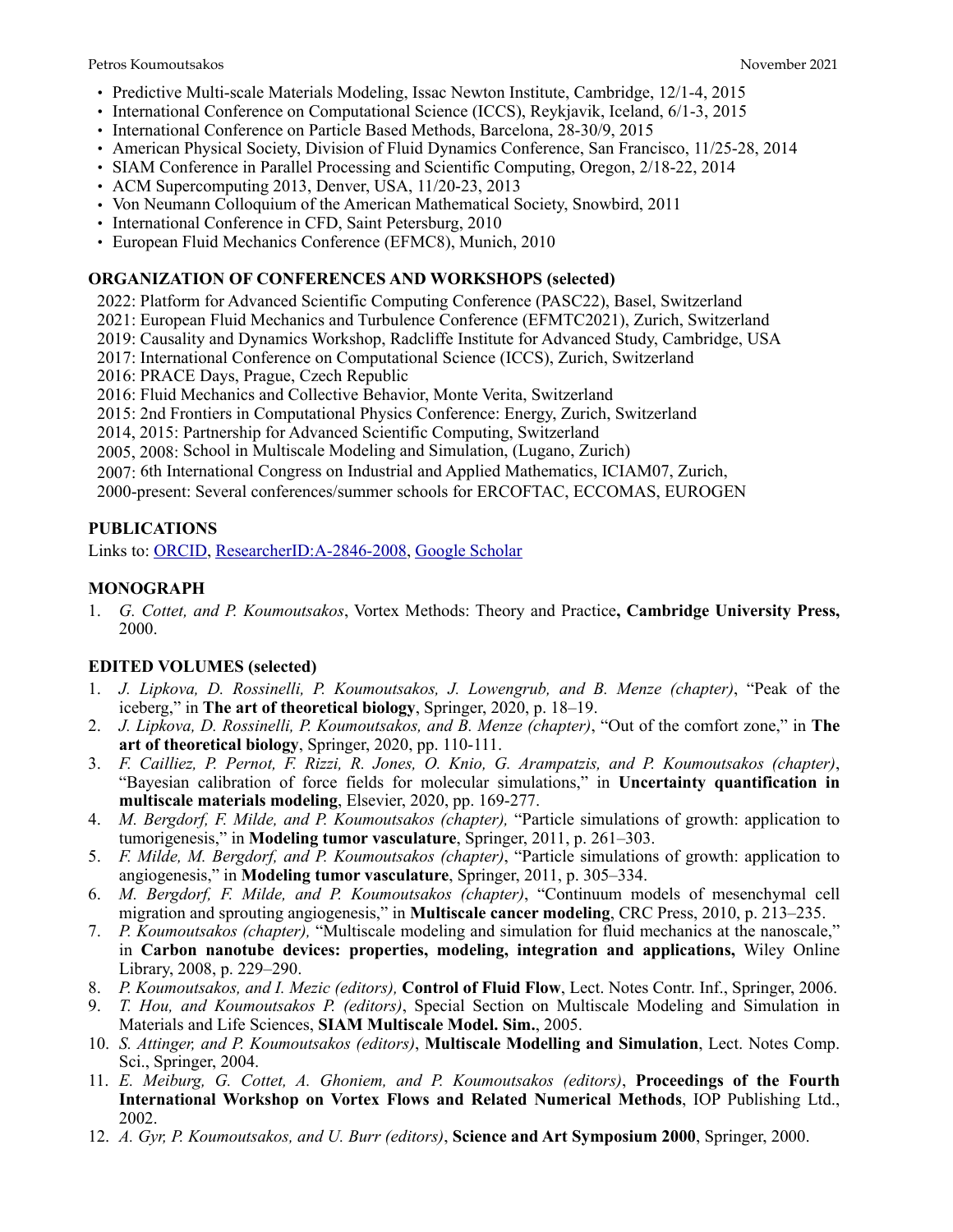#### **JOURNAL PAPERS**

- 1. *E. Papadopoulou, C. M. Megaridis, J. H. Walther, and P. Koumoutsakos*, "Nanopumps without pressure gradients: ultrafast transport of water in patterned nanotubes," **J. Phys. Chem. B**, 2021.
- 2. *G. Novati, H. L. de Laroussilhe, and P. Koumoutsakos,* "Automating turbulence modelling by multiagent reinforcement learning," **Nature Mach. Intell.**, 2021.
- 3. *I. Mandralis, P. Weber, G. Novati, and P. Koumoutsakos*, "Learning swimming escape patterns for larval fish under energy constraints," **Phys. Rev. Fluids**, vol. 6, p. 93101, 2021.
- 4. *A. Economides, G. Arampatzis, D. Alexeev, S. Litvinov, L. Amoudruz, L. Kulakova, C. Papadimitriou, and P. Koumoutsakos*, "Hierarchical bayesian uncertainty quantification for a model of the red blood cell," **Phys. Rev. Appl**., vol. 15, iss. 3, 2021.
- 5. *K. Larson, G. Arampatzis, C. Bowman, Z. Chen, P. Hadjidoukas, C. Papadimitriou, P. Koumoutsakos, and A. Matzavinos*, "Data-driven prediction and origin identification of epidemics in population networks," **Roy. Soc. Open Sci.,** vol. 8, iss. 1, p. 200531, 2021.
- 6. *A. Khosronejad, S. Kang, F. Wermelinger, P. Koumoutsakos, and F. Sotiropoulos*, "A computational study of expiratory particle transport and vortex dynamics during breathing with and without face masks," **Physics of fluids**, vol. 33, iss. 6, p. 66605, 2021.
- 7. *M. P. Brenner and P. Koumoutsakos*, "Editorial: Machine Learning and Physical Review Fluids: An Editorial Perspective," **Phys. Rev. Fluids**, vol. 6, iss. 7, p. 70001, 2021.
- 8. *P. Karnakov, G. Arampatzis, I. Kičić, F. Wermelinger, D. Wälchli, C. Papadimitriou, and P. Koumoutsakos*, "Data-driven inference of the reproduction number for COVID-19 before and after interventions for 51 European countries," **Swiss Medical Weekly**, iss. 150:w20313, 2020.
- 9. *M. Chatzimanolakis, P. Weber, G. Arampatzis, D. Wälchli, I. Kičić, P. Karnakov, C. Papadimitriou, and P. Koumoutsakos*, "Optimal allocation of limited test resources for the quantification of COVID-19 infections," **Swiss Medical Weekly**, 2020.
- 10. *D. Alexeev, L. Amoudruz, S. Litvinov, and P. Koumoutsakos*, "Mirheo: high-performance mesoscale simulations for microfluidics," **Comput. Phys. Commun**., p. 107298, 2020.
- 11. *Z. Y. Wan, P. Karnakov, P. Koumoutsakos, and T. P. Sapsis*, "Bubbles in turbulent flows: data-driven, kinematic models with history terms," **Int. J. Multiphas. Flow**, vol. 129, p. 103286, 2020.
- 12. *X. Bian, S. Litvinov, and P. Koumoutsakos*, "Bending models of lipid bilayer membranes: spontaneous curvature and area-difference elasticity," **Comput. Method. Appl. M.**, vol. 359, p. 112758, 2020.
- 13. *S. L. Brunton, B. R. Noack, and P. Koumoutsakos*, "Machine learning for fluid mechanics," **Annu. Rev. Fluid Mech.**, vol. 52, iss. 1, p. 477–508, 2020.
- 14. *P. Karnakov, S. Litvinov, and P. Koumoutsakos*, "A hybrid particle volume-of-fluid method for curvature estimation in multiphase flows," **Int. J. Multiphas. Flow**, vol. 125, p. 103209, 2020.
- 15. *P. R. Vlachas, J. Pathak, B. R. Hunt, T. P. Sapsis, M. Girvan, E. Ott, and P. Koumoutsakos*, "Backpropagation algorithms and reservoir computing in recurrent neural networks for the forecasting of complex spatiotemporal dynamics," **Neural Networks**, vol. 126, pp. 191-217, 2020.
- 16. *P. Weber, G. Arampatzis, G. Novati, S. Verma, C. Papadimitriou, and P. Koumoutsakos,* "Optimal flow sensing for schooling swimmers," **Biomimetics**, vol. 5, iss. 1, 2020.
- 17. *W. Byeon, M. Domínguez-Rodrigo, G. Arampatzis, E. Baquedano, J. Yravedra, M. A. Maté-González, and P. Koumoutsakos*, "Automated identification and deep classification of cut marks on bones and its paleoanthropological implications," **J. Comput. Sci.-NETH.**, vol. 32, pp. 36-43, 2019.
- 18. *C. Dietsche, B. R. Mutlu, J. F. Edd, P. Koumoutsakos, and M. Toner*, "Dynamic particle ordering in oscillatory inertial microfluidics," **Microfluid. Nanofluid.**, vol. 23, iss. 6, 2019.
- 19. *S. M. H. Hashemi, P. Karnakov, P. Hadikhani, E. Chinello, S. Litvinov, C. Moser, P. Koumoutsakos, and D. Psaltis*, "A versatile and membrane-less electrochemical reactor for the electrolysis of water and brine," **Energ. Environ. Sci.**, 2019.
- 20. *K. Larson, C. Bowman, C. Papadimitriou, P. Koumoutsakos, and A. Matzavinos*, "Detection of arterial wall abnormalities via bayesian model selection," **Roy. Soc. Open Sci.**, vol. 6, iss. 10, p. 182229, 2019.
- 21. *J. Lipková, P. Angelikopoulos, S. Wu, E. Alberts, B. Wiestler, C. Diehl, C. Preibisch, T. Pyka, S. Combs, P. Hadjidoukas, K. V. Leemput, P. Koumoutsakos, J. Lowengrub, and B. Menze*, "Personalized radiotherapy design for glioblastoma: integrating mathematical tumor models, multimodal scans and bayesian inference," **IEEE T. Med. Imaging**, p. 1–1, 2019.
- 22. *G. Novati, L. Mahadevan, and P. Koumoutsakos,* "Controlled gliding and perching through deepreinforcement-learning," **Phys. Rev. Fluids**, vol. 4, iss. 9, 2019.
- 23. *E. Papadopoulou, C. M. Megaridis, J. H. Walther, and P. Koumoutsakos*, "Ultrafast propulsion of water nanodroplets on patterned graphene," **ACS Nano**, 2019.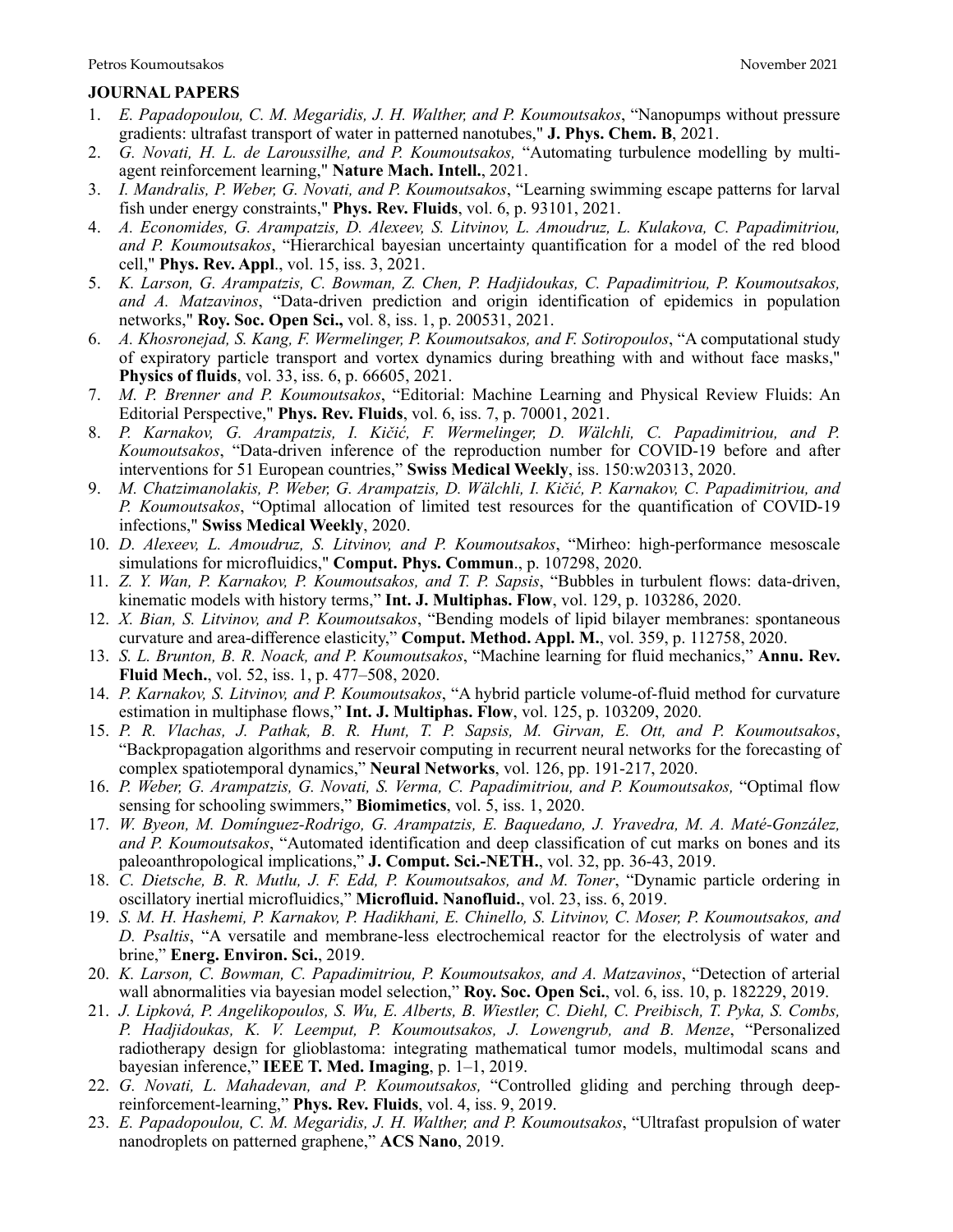- 24. *U. Rasthofer, F. Wermelinger, P. Karnakov, J. Šukys, and P. Koumoutsakos*, "Computational study of the collapse of a cloud with 12500 gas bubbles in a liquid," **Phys. Rev. Fluids**, vol. 4, p. 63602, 2019.
- 25. *S. Verma, C. Papadimitriou, N. Luethen, G. Arampatzis, and P. Koumoutsakos*, "Optimal sensor placement for artificial swimmers," **J. Fluid Mech.**, vol. 884, 2019.
- 26. *J. Zavadlav, G. Arampatzis, and P. Koumoutsakos*, "Bayesian selection for coarse-grained models of liquid water," **Sci. Rep.-UK**, vol. 9, iss. 1, 2019.
- 27. *G. Arampatzis, D. Waelchli, P. Angelikopoulos, S. Wu, P. Hadjidoukas, and P. Koumoutsakos*, "Langevin diffusion for population based sampling with an application in bayesian inference for pharmacodynamics," **SIAM J. Sci. Comput.**, vol. 40, iss. 3, p. B788–B811, 2018.
- 28. *J. Lipková, G. Arampatzis, P. Chatelain, B. Menze, and P. Koumoutsakos*, "S-leaping: an adaptive, accelerated stochastic simulation algorithm, bridging τ-leaping and r-leaping," **B. Math. Biol.**, 2018.
- 29. *S. Verma, G. Novati, and P. Koumoutsakos*, "Efficient collective swimming by harnessing vortices through deep reinforcement learning," **P. Natl. Acad. Sci. USA**, p. 201800923, 2018.
- 30. *P. R. Vlachas, W. Byeon, Z. Y. Wan, T. P. Sapsis, and P. Koumoutsakos*, "Data-driven forecasting of highdimensional chaotic systems with long short-term memory networks," **P. Roy. Soc. A-Math. Phy.**, vol. 474, iss. 2213, p. 20170844, 2018.
- 31. *Z. Y. Wan, P. R. Vlachas, P. Koumoutsakos, and T. P. Sapsis*, "Data-assisted reduced-order modeling of extreme events in complex dynamical systems," **PLoS ONE**, vol. 13, iss. 5, pp. 1-22, 2018.
- 32. *F. Wermelinger, U. Rasthofer, P. E. Hadjidoukas, and P. Koumoutsakos,* "Petascale simulations of compressible flows with interfaces," **J. Comput. Sci.-NETH.**, vol. 26, p. 217–225, 2018.
- 33. *S. Wu, P. Angelikopoulos, J. L. Beck, and P. Koumoutsakos*, "Hierarchical stochastic model in bayesian inference for engineering applications: theoretical implications and efficient approximation, **ASCE-ASME J. Risk Uncertain. Eng. Sys. B**, vol. 5, iss. 1, p. 11006, 2018.
- 34. *J. Šukys, U. Rasthofer, F. Wermelinger, P. Hadjidoukas, and P. Koumoutsakos*, "Multilevel control variates for uncertainty quantification in simulations of cloud cavitation," **SIAM J. Sci. Comput.**, vol. 40, iss. 5, p. B1361–B1390, 2018.
- 35. *E. R. Cruz-Chú, E. Papadopoulou, J. H. Walther, A. Popadić, G. Li, M. Praprotnik, and P. Koumoutsakos*, "On phonons and water flow enhancement in carbon nanotubes," **Nat. Nanotechnol.** vol. 12, iss. 12, p. 1106–1108, 2017.
- 36. *N. Karathanasopoulos, P. Angelikopoulos, C. Papadimitriou, and P. Koumoutsakos*, "Bayesian identification of the tendon fascicle's structural composition using finite element models for helical geometries," **Comput. Method. Appl. M.**, vol. 313, p. 744–758, 2017.
- 37. *L. Kulakova, G. Arampatzis, P. Angelikopoulos, P. Hadjidoukas, C. Papadimitriou, and P. Koumoutsakos*, "Data driven inference for the repulsive exponent of the Lennard-Jones potential in molecular dynamics simulations," **Sci. Rep.-UK**, vol. 7, iss. 1, p. 16576, 2017.
- 38. *B. Mosimann, G. Arampatzis, S. Amylidi-Mohr, A. Bessire, M. Spinelli, P. Koumoutsakos, D. Surbek, and L. Raio*, "Reference ranges for fetal atrioventricular and ventriculoatrial time intervals and their ratios during normal pregnancy," **Fetal Diagn. Ther.**, 2017.
- 39. *G. Novati, S. Verma, D. Alexeev, D. Rossinelli, W. M. van Rees, and P. Koumoutsakos*, "Synchronisation through learning for two self-propelled swimmers," **Bioinspir. Biomim.**, vol. 12, iss. 3, p. 36001, 2017.
- 40. *E. Oyarzua, J. H. Walther, C. M. Megaridis, P. Koumoutsakos, and H. A. Zambrano*, "Carbon nanotubes as thermally induced water pumps," *ACS nano*, vol. 11, iss. 10, p. 9997–10002, 2017.
- 41. *S. Verma, G. Abbati, G. Novati, and P. Koumoutsakos*, "Computing the force distribution on the surface of complex, deforming geometries using vortex methods and Brinkman penalization," **Int. J. Numer. Meth. Fl.**, 2017.
- 42. *S. Wu, P. Angelikopoulos, C. Papadimitriou, and P. Koumoutsakos*, "Bayesian annealed sequential importance sampling (BASIS): an unbiased version of transitional Markov Chain Monte Carlo," **ASCE-ASME J. Risk Uncertain. Eng. Sys. B**, 2017.
- 43. *J. Chen, J. H. Walther, and P. Koumoutsakos*, "Ultrafast cooling by covalently bonded graphene-carbon nanotube hybrid immersed in water," **Nanotechnology**, vol. 27, iss. 46, p. 465705, 2016.
- 44. *M. Gazzola, A. A. Tchieu, D. Alexeev, A. de Brauer, and P. Koumoutsakos,* "Learning to school in the presence of hydrodynamic interactions," **J. Fluid Mech.**, vol. 789, p. 726–749, 2016.
- 45. *S. Wu, P. Angelikopoulos, G. Tauriello, C. Papadimitriou, and P. Koumoutsakos*, "Fusing heterogeneous data for the calibration of molecular dynamics force fields using hierarchical Bayesian models," **J. Chem. Phys.**, vol. 145, iss. 24, p. 244112, 2016.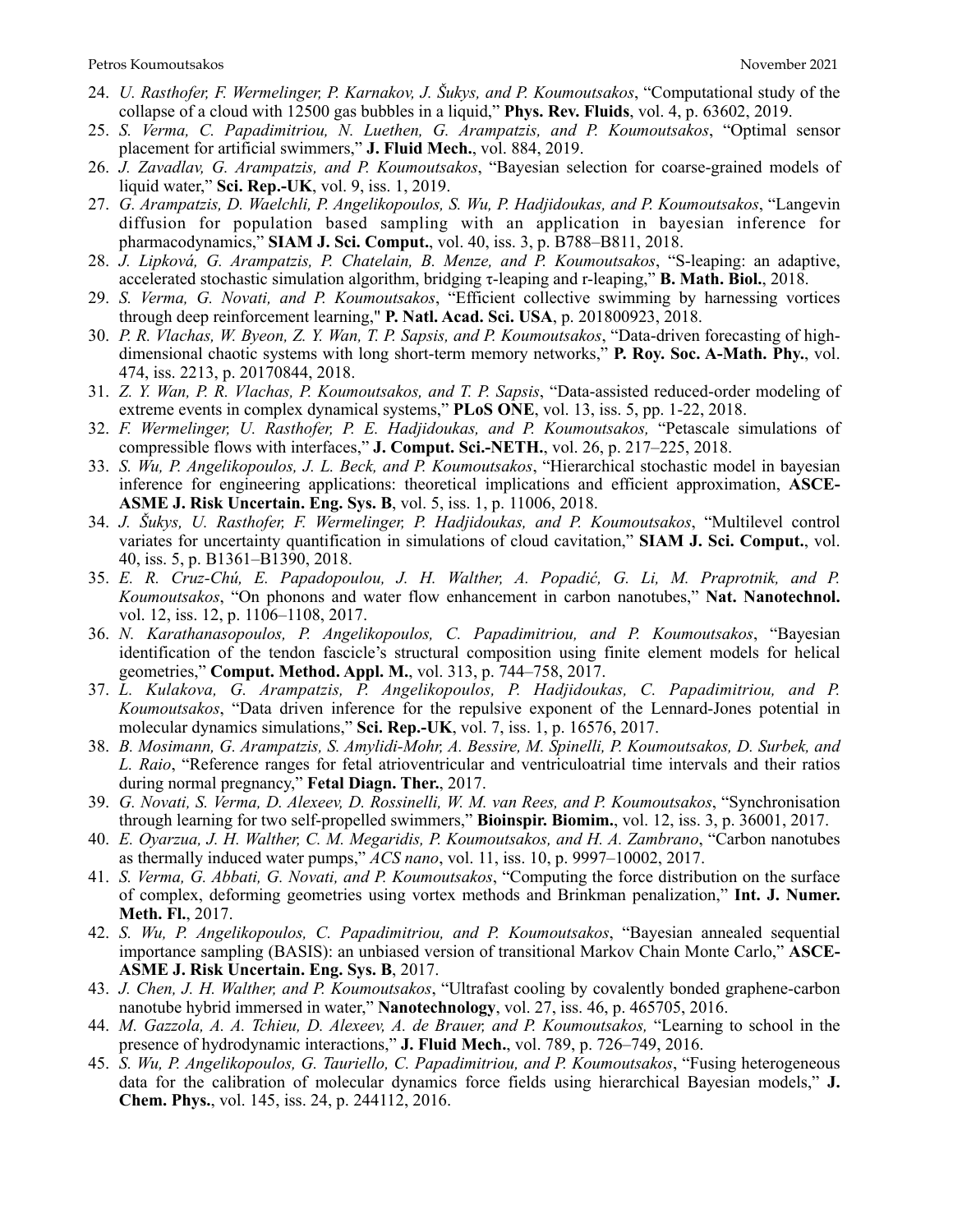- 46. *D. Alexeev, J. Chen, J. H. Walther, K. P. Giapis, P. Angelikopoulos, and P. Koumoutsakos*, "Kapitza resistance between few-layer graphene and water: liquid layering effects," **Nano Lett.**, vol. 15, iss. 9, p. 5744–5749, 2015.
- 47. *P. Angelikopoulos, C. Papadimitriou, and P. Koumoutsakos*, "X-TMCMC: adaptive kriging for Bayesian inverse modeling," **Comput. Method. Appl. M.**, vol. 289, p. 409–428, 2015.
- 48. *M. U. Baumann, M. Marti, L. Durrer, P. Koumoutsakos, P. Angelikopoulos, D. Bolla, G. Acharya, U. Bichsel, D. V. Surbek, and L. Raio*, "Placental plasticity in monochorionic twins: impact on birth weight and placental weight," **Placenta**, vol. 36, iss. 9, p. 1018–1023, 2015.
- 49. *J. Chen, J. H. Walther, and P. Koumoutsakos*, "Covalently bonded graphene-carbon nanotube hybrid for high-performance thermal interfaces," **Adv. Funct. Mater.**, vol. 25, iss. 48, p. 7539–7545, 2015.
- 50. *S. Finley, P. Angelikopoulos, P. Koumoutsakos, and A. Popel*, "Pharmacokinetics of anti-VEGF agent aflibercept in cancer predicted by data-driven, molecular-detailed model," **CPT: PSP**, vol. 4, iss. 11, p. 641–649, 2015.
- 51. *P. E. Hadjidoukas, P. Angelikopoulos, C. Papadimitriou, and P. Koumoutsakos*, "Π4U: a high performance computing framework for Bayesian uncertainty quantification of complex models," **J. Comput. Phys.**, vol. 284, p. 1–21, 2015.
- 52. *M. M. Hejlesen, P. Koumoutsakos, A. Leonard, and J. H. Walther*, "Iterative Brinkman penalization for remeshed vortex methods," **J. Comput. Phys.**, vol. 280, p. 547–562, 2015.
- 53. *F. Huhn, W. M. van Rees, M. Gazzola, D. Rossinelli, G. Haller, and P. Koumoutsakos*, "Quantitative flow analysis of swimming dynamics with coherent lagrangian vortices," **Chaos**, vol. 25, iss. 8, p. 87405, 2015.
- 54. *P. R. Jones, X. Hao, E. R. Cruz-Chu, K. Rykaczewski, K. Nandy, T. M. Schutzius, K. K. Varanasi, C. M. Megaridis, J. H. Walther, P. Koumoutsakos, H. D. Espinosa, and N. A. Patankar*, "Sustaining dry surfaces under water," **Sci. Rep.-UK**, vol. 5, iss. 1, 2015.
- 55. *A. Popadić, M. Praprotnik, P. Koumoutsakos, and J. H. Walther*, "Continuum simulations of water flow past fullerene molecules," **The Eur. Phys. J.-Spec. Top.**, vol. 224, iss. 12, p. 2321–2330, 2015.
- 56. *W. M. van Rees, G. Novati, and P. Koumoutsakos*, "Self-propulsion of a counter-rotating cylinder pair in a viscous fluid," **Phys. Fluids**, vol. 27, iss. 6, p. 63102, 2015.
- 57. *W. M. van Rees, M. Gazzola, and P. Koumoutsakos*, "Optimal morphokinematics for undulatory swimmers at intermediate Reynolds numbers," **J. Fluid Mech.**, vol. 775, p. 178–188, 2015.
- 58. *P. B. de Reuille, A. Routier-Kierzkowska, D. Kierzkowski, G. W. Bassel, T. Schuepbach, G. Tauriello, N. Bajpai, S. Strauss, A. Weber, A. Kiss, A. Burian, H. Hofhuis, A. Sapala, M. Lipowczan, M. B. Heimlicher, S. Robinson, E. M. Bayer, K. Basler, P. Koumoutsakos, A. H. Roeder, T. Aegerter-Wilmsen, N. Nakayama, M. Tsiantis, A. Hay, D. Kwiatkowska, I. Xenarios, C. Kuhlemeier, and R. S. Smith*, "MorphoGraphX: a platform for quantifying morphogenesis in 4D," **eLife**, vol. 4, 2015.
- 59. *D. Rossinelli, B. Hejazialhosseini, W. van Rees, M. Gazzola, M. Bergdorf, and P. Koumoutsakos*, "MRAG-i2d: multi-resolution adapted grids for remeshed vortex methods on multicore architectures," **J. Comput. Phys.**, vol. 288, p. 1–18, 2015.
- 60. *G. Tauriello, and P. Koumoutsakos*, "A comparative study of penalization and phase field methods for the solution of the diffusion equation in complex geometries," **J. Comput. Phys.**, vol. 283, p. 388–407, 2015.
- 61. *G. Tauriello, H. M. Meyer, R. S. Smith, P. Koumoutsakos, and A. H. K. Roeder*, "Variability and constancy in cellular growth of arabidopsis sepals," **Plant Physiol.**, p. 2342-2358, 2015.
- 62. *S. Wu, P. Angelikopoulos, C. Papadimitriou, R. Moser, and P. Koumoutsakos*, "A hierarchical Bayesian framework for force field selection in molecular dynamics simulations," **Philos. T. Roy. Soc. A**, vol. 374, iss. 2060, p. 20150032, 2015.
- 63. J*. Chen, J. H. Walther, and P. Koumoutsakos*, "Strain engineering of kapitza resistance in few-layer graphene," **Nano Lett.**, vol. 14, iss. 2, p. 819–825, 2014.
- 64. *E. R. Cruz-Chu, A. Malafeev, T. Pajarskas, I. V. Pivkin, and P. Koumoutsakos,* "Structure and response to flow of the glycocalyx layer," **Biophys. J.**, vol. 106, iss. 1, p. 232–243, 2014.
- 65. *M. Gazzola, B. Hejazialhosseini, and P. Koumoutsakos*, "Reinforcement learning and wavelet adapted vortex methods for simulations of self-propelled swimmers," **SIAM J. Sci. Comput.**, vol. 36, iss. 3, p. B622–B639, 2014.
- 66. *P. E. Hadjidoukas, P. Angelikopoulos, D. Rossinelli, D. Alexeev, C. Papadimitriou, and P. Koumoutsakos*, "Bayesian uncertainty quantification and propagation for discrete element simulations of granular materials," **Comput. Method. Appl. M.**, vol. 282, p. 218–238, 2014.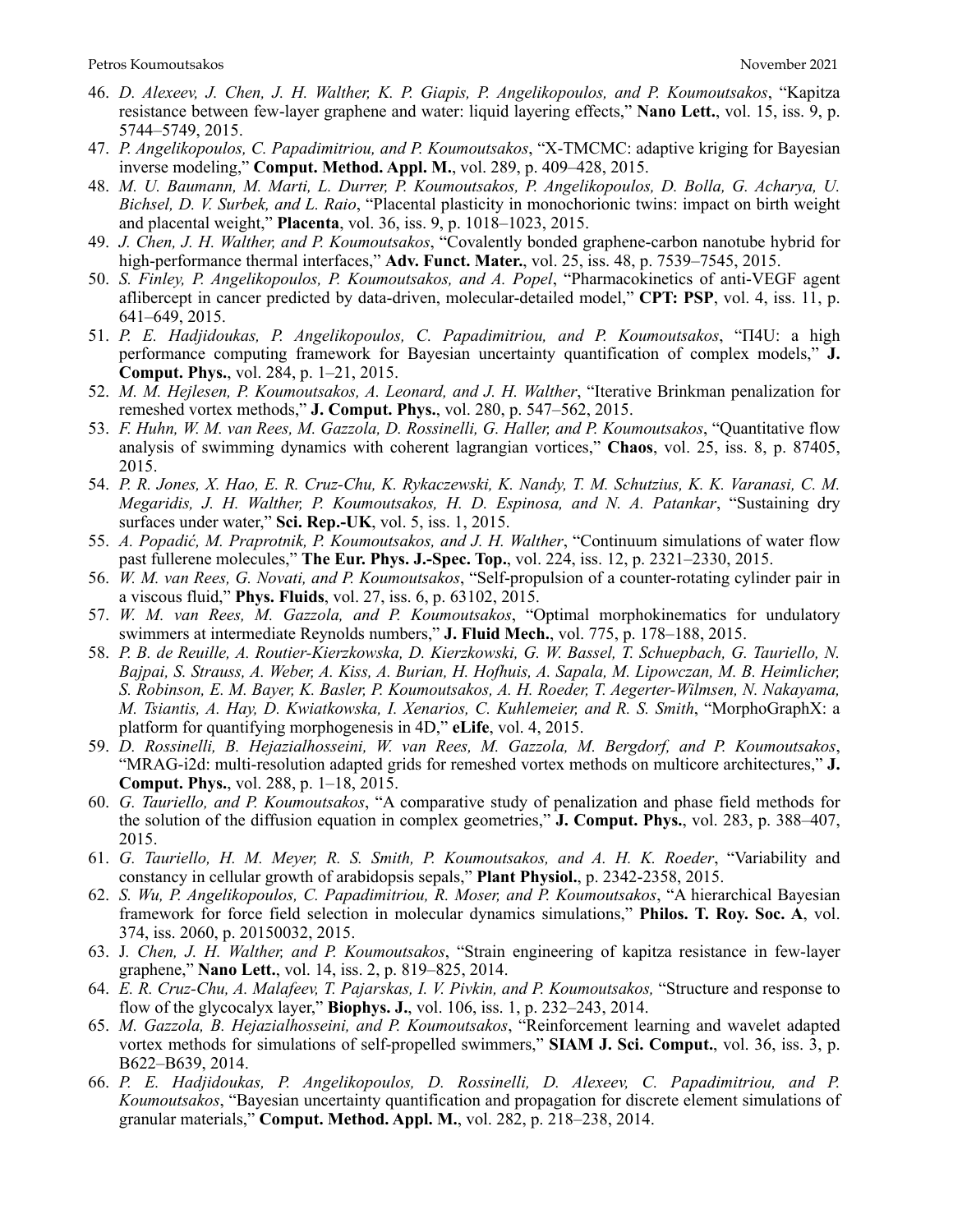- 67. *F. Milde, G. Tauriello, H. Haberkern, and P. Koumoutsakos*, "SEM++: a particle model of cellular growth, signaling and migration," **Computational particle mechanics**, vol. 1, iss. 2, p. 211–227, 2014.
- 68. *A. Popadić, J. H. Walther, P. Koumoutsakos, and M. Praprotnik*, "Continuum simulations of water flow in carbon nanotube membranes," **New J. Phys.**, vol. 16, iss. 8, p. 82001, 2014.
- 69. *W. M. van Rees, D. Rossinelli, P. Hadjidoukas, and P. Koumoutsakos*, "High performance CPU/GPU multiresolution poisson solver," **Adv. Par. Com.**, vol. 1, iss. 1, p. 481–490, 2014.
- 70. *P. Angelikopoulos, C. Papadimitriou, and P. Koumoutsakos*, "Data driven, predictive molecular dynamics for nanoscale flow simulations under uncertainty," **J. Phys. Chem. B**, vol. 117, iss. 47, p. 14808–14816, 2013.
- 71. *D. Franco, F. Milde, M. Klingauf, F. Orsenigo, E. Dejana, D. Poulikakos, M. Cecchini, P. Koumoutsakos, A. Ferrari, and V. Kurtcuoglu*, "Accelerated endothelial wound healing on microstructured substrates under flow," **Biomaterials**, vol. 34, iss. 5, p. 1488–1497, 2013.
- 72. *B. Hejazialhosseini, D. Rossinelli, and P. Koumoutsakos*, "3d shock-bubble interaction," **Phys. Fluids**, vol. 25, iss. 9, p. 91105, 2013.
- 73. *B. Hejazialhosseini, D. Rossinelli, and P. Koumoutsakos*, "Vortex dynamics in 3d shock-bubble interaction," **Phys. Fluids**, vol. 25, iss. 11, p. 110816, 2013.
- 74. *P. Koumoutsakos, I. Pivkin, and F. Milde*, "The fluid mechanics of cancer and its therapy," **Annu. Rev. Fluid Mech.**, vol. 45, iss. 1, p. 325–355, 2013.
- 75. *P. Koumoutsakos, and J. Feigelman*, "Multiscale stochastic simulations of chemical reactions with regulated scale separation," **J. Comput. Phys.**, vol. 244, p. 290–297, 2013.
- 76. *F. Milde, S. Lauw, P. Koumoutsakos, and L. M. Iruela-Arispe*, "The mouse retina in 3d: quantification of vascular growth and remodeling," **Integr. Biol.**, vol. 5, iss. 12, p. 1426, 2013.
- 77. *W. M. van Rees, M. Gazzola, and P. Koumoutsakos*, "Optimal shapes for anguilliform swimmers at intermediate Reynolds numbers," **J. Fluid Mech.**, vol. 722, 2013.
- 78. *G. Tauriello, and P. Koumoutsakos*, "Coupling remeshed particle and phase field methods for the simulation of reaction-diffusion on the surface and the interior of deforming geometries," **SIAM J. Sci. Comput.**, vol. 35, iss. 6, p. B1285–B1303, 2013.
- 79. *J. H. Walther, K. Ritos, E. R. Cruz-Chu, C. M. Megaridis, and P. Koumoutsakos*, "Barriers to superfast water transport in carbon nanotube membranes," **Nano Lett.**, vol. 13, iss. 5, p. 1910–1914, 2013.
- 80. *P. Angelikopoulos, C. Papadimitriou, and P. Koumoutsakos*, "Bayesian uncertainty quantification and propagation in molecular dynamics simulations: a high performance computing framework," **J. Chem. Phys.**, vol. 137, iss. 14, p. 144103, 2012.
- 81. *C. Conti, D. Rossinelli, and P. Koumoutsakos*, "GPU and APU computations of finite time lyapunov exponent fields," **J. Comput. Phys.**, vol. 231, iss. 5, p. 2229–2244, 2012.
- 82. *M. Gazzola, V. W. M. Rees, and P. Koumoutsakos*, "C-start: optimal start of larval fish," **J. Fluid Mech.**, vol. 698, p. 5–18, 2012.
- 83. *M. Gazzola, C. Mimeau, A. A. Tchieu, and P. Koumoutsakos*, "Flow mediated interactions between two cylinders at finite re numbers," **Phys. Fluids**, vol. 24, iss. 4, p. 43103, 2012.
- 84. *F. Milde, D. Franco, A. Ferrari, V. Kurtcuoglu, D. Poulikakos, and P. Koumoutsakos*, "Cell image velocimetry (CIV): boosting the automated quantification of cell migration in wound healing assays," **Integr. Biol.**, vol. 4, iss. 11, p. 1437, 2012.
- 85. *M. Paolucci, D. Kossman, R. Conte, P. Lukowicz, P. Argyrakis, A. Blandford, G. Bonelli, S. Anderson, S. de Freitas, B. Edmonds, N. Gilbert, M. Gross, J. Kohlhammer, P. Koumoutsakos, A. Krause, B. -O. Linnér, P. Slusallek, O. Sorkine, R. W. Sumner, and D. Helbing*, "Towards a living earth simulator," **Eur. Phy. J.-Spec. Top.**, vol. 214, iss. 1, p. 77–108, 2012.
- 86. *W. M. van Rees, F. Hussain, and P. Koumoutsakos*, "Vortex tube reconnection at Re = 10^4," **Phys. Fluids**, vol. 24, iss. 7, p. 75105, 2012.
- 87. *J. H. Walther, M. Praprotnik, E. M. Kotsalis, and P. Koumoutsakos*, "Multiscale simulation of water flow past a c540 fullerene," **J. Comput. Phys.**, vol. 231, iss. 7, p. 2677–2681, 2012.
- 88. *B. Bayati, P. Chatelain, and P. Koumoutsakos*, "Adaptive mesh refinement for stochastic reaction– diffusion processes," **J. Comput. Phys.**, vol. 230, iss. 1, p. 13–26, 2011.
- 89. *M. Gazzola, O. V. Vasilyev, and P. Koumoutsakos*, "Shape optimization for drag reduction in linked bodies using evolution strategies," **Comput. Struct.**, vol. 89, iss. 11-12, p. 1224–1231, 2011.
- 90. *M. Gazzola, P. Chatelain, W. M. van Rees, and P. Koumoutsakos*, "Simulations of single and multiple swimmers with non-divergence free deforming geometries," **J. Comput. Phys.**, vol. 230, iss. 19, p. 7093–7114, 2011.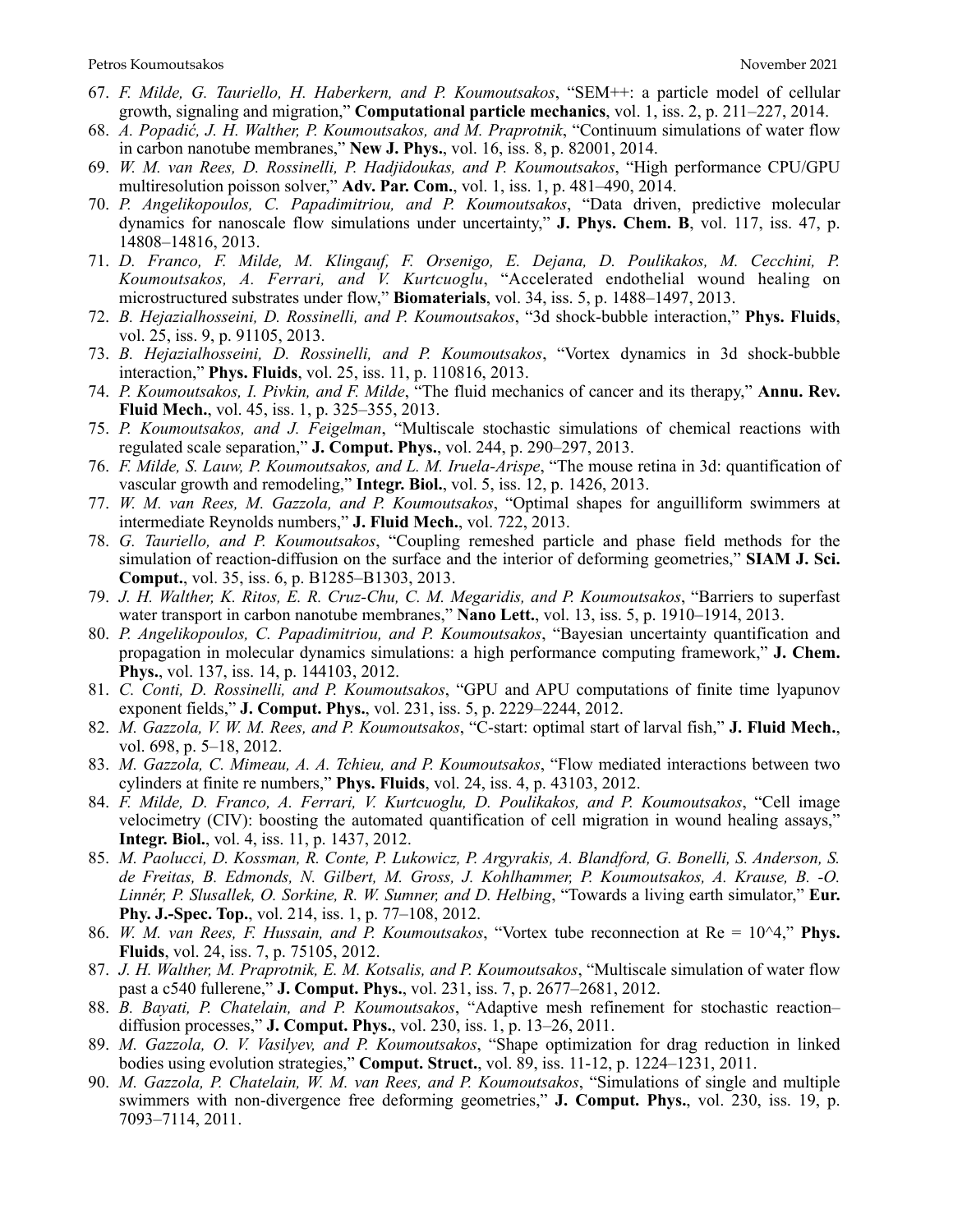- 91. *P. D. Koumoutsakos, B. Bayati, F. Milde, and G. Tauriello*, "Particle simulations of morphogenesis," **Math. Mod. Meth. Appl. S.**, vol. 21, iss. supp01, p. 955–1006, 2011.
- 92. *W. M. van Rees, A. Leonard, D. I. Pullin, and P. Koumoutsakos*, "A comparison of vortex and pseudospectral methods for the simulation of periodic vortical flows at high Reynolds numbers," **J. Comput. Phys.**, vol. 230, iss. 8, p. 2794–2805, 2011.
- 93. *D. Rossinelli, C. Conti, and P. Koumoutsakos*, "Mesh-particle interpolations on graphics processing units and multicore central processing units," **Philos. T. Roy. Soc. A**, vol. 369, iss. 1944, p. 2164–2175, 2011.
- 94. *D. Rossinelli, B. Hejazialhosseini, D. G. Spampinato, and P. Koumoutsakos*, "Multicore/multi-GPU accelerated simulations of multiphase compressible flows using wavelet adapted grids," **SIAM J. Sci. Comput.**, vol. 33, iss. 2, p. 512–540, 2011.
- 95. *G. Schwank, G. Tauriello, R. Yagi, E. Kranz, P. Koumoutsakos, and K. Basler*, "Antagonistic growth regulation by dpp and fat drives uniform cell proliferation," **Dev. Cell**, vol. 20, iss. 1, p. 123–130, 2011.
- 96. *B. Bayati, H. Owhadi, and P. Koumoutsakos*, "A cutoff phenomenon in accelerated stochastic simulations of chemical kinetics via flow averaging (FLAVOR-SSA)," **J. Chem. Phys.**, vol. 133, iss. 24, p. 244117, 2010.
- 97. *P. Chatelain, and P. Koumoutsakos*, "A fourier-based elliptic solver for vortical flows with periodic and unbounded directions," **J. Comput. Phys.**, vol. 229, iss. 7, p. 2425–2431, 2010.
- 98. *I. Hanasaki, J. H. Walther, S. Kawano, and P. Koumoutsakos*, "Coarse-grained molecular dynamics simulations of shear-induced instabilities of lipid bilayer membranes in water," **Phys. Rev. E**, vol. 82, iss. 5, 2010.
- 99. *B. Hejazialhosseini, D. Rossinelli, M. Bergdorf, and P. Koumoutsakos,* "High order finite volume methods on wavelet-adapted grids with local time-stepping on multicore architectures for the simulation of shock-bubble interactions," **J. Comput. Phys.**, vol. 229, iss. 22, p. 8364–8383, 2010.
- 100.*G. Morra, D. A. Yuen, L. Boschi, P. Chatelain, P. Koumoutsakos, and P. J. Tackley*, "The fate of the slabs interacting with a density/viscosity hill in the mid-mantle," **Phys. Earth Planet. In.**, vol. 180, iss. 3-4, p. 271–282, 2010.
- 101.*D. Rossinelli, M. Bergdorf, G. Cottet, and P. Koumoutsakos*, "GPU accelerated simulations of bluff body flows using vortex particle methods," **J. Comput. Phys.**, vol. 229, iss. 9, p. 3316–3333, 2010.
- 102.*D. Rossinelli, B. Hejazialhosseini, M. Bergdorf, and P. Koumoutsakos*, "Wavelet-adaptive solvers on multi-core architectures for the simulation of complex systems," **Concurr. Comp.-Prat. E.**, vol. 23, iss. 2, p. 172–186, 2010.
- 103.*B. Bayati, P. Chatelain, and P. Koumoutsakos*, "D-leaping: accelerating stochastic simulation algorithms for reactions with delays," **J. Comput. Phys.**, vol. 228, iss. 16, p. 5908–5916, 2009.
- 104.*M. Bergdorf, I. F. Sbalzarini, and P. Koumoutsakos*, "A lagrangian particle method for reaction–diffusion systems on deforming surfaces," **J. Math Biol.**, vol. 61, iss. 5, p. 649–663, 2009.
- 105.*B. L. Falcón, H. Hashizume, P. Koumoutsakos, J. Chou, J. V. Bready, A. Coxon, J. D. Oliner, and D. M. McDonald*, "Contrasting actions of selective inhibitors of angiopoietin-1 and angiopoietin-2 on the normalization of tumor blood vessels," **Am. J. Pathol.**, vol. 175, iss. 5, p. 2159–2170, 2009.
- 106.*M. Gazzola, C. J. Burckhardt, B. Bayati, M. Engelke, U. F. Greber, and P. Koumoutsakos*, "A stochastic model for microtubule motors describes the in vivo cytoplasmic transport of human adenovirus," **PLoS Comput. Biol.**, vol. 5, iss. 12, p. e1000623, 2009.
- 107.*T. Gebaeck and P. Koumoutsakos,* "Edge detection in microscopy images using curvelets," **BMC bioinformatics**, vol. 10, iss. 1, p. 75, 2009.
- 108.*T. Gebaeck, M. Schulz, P. Koumoutsakos, and M. Detmar,* "Tscratch: a novel and simple software tool for automated analysis of monolayer wound healing assays.," **Biotechniques**, vol. 46, iss. 4, p. 265–274, 2009.
- 109.*P. Gonnet, J. H. Walther, and P. Koumoutsakos*, "ϑ-SHAKE: an extension to SHAKE for the explicit treatment of angular constraints," **Comput. Phys. Commun.**, vol. 180, iss. 3, p. 360–364, 2009.
- 110.*N. Hansen, A. S. P. Niederberger, L. Guzzella, and P. Koumoutsakos*, "A method for handling uncertainty in evolutionary optimization with an application to feedback control of combustion," **IEEE T. Evolut. Comput.**, vol. 13, iss. 1, p. 180–197, 2009.
- 111.*E. M. Kotsalis, J. H. Walther, E. Kaxiras, and P. Koumoutsakos*, "Control algorithm for multiscale flow simulations of water," **Phys. Rev. E**, vol. 79, iss. 4, 2009.
- 112.*E. Mjolsness, D. Orendorff, P. Chatelain, and P. Koumoutsakos*, "An exact accelerated stochastic simulation algorithm," **J. Chem. Phys.**, vol. 130, iss. 14, p. 144110, 2009.
- 113.*H. A. Zambrano, J. H. Walther, P. Koumoutsakos, and I. F. Sbalzarini,* "Thermophoretic motion of water nanodroplets confined inside carbon nanotubes," **Nano Lett.**, vol. 9, iss. 1, p. 66–71, 2009.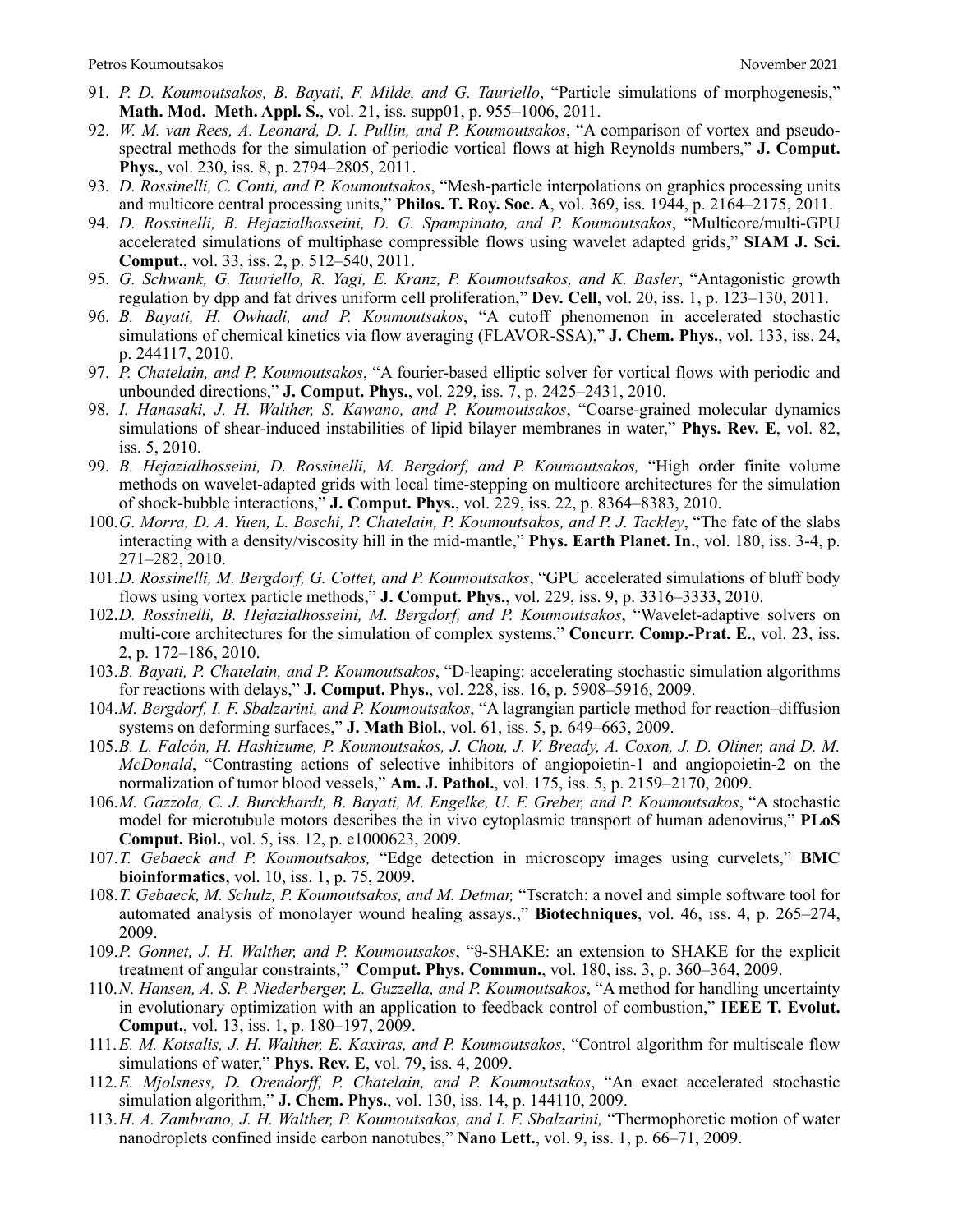- 114.*B. Bayati, P. Chatelain, and P. Koumoutsakos*, "Multiresolution stochastic simulations of reaction– diffusion processes," **Phys. Chem. Chem. Phys.**, vol. 10, iss. 39, p. 5963, 2008.
- 115.*P. Chatelain, A. Curioni, M. Bergdorf, D. Rossinelli, W. Andreoni, and P. Koumoutsakos*, "Billion vortex particle direct numerical simulations of aircraft wakes," **Comput. Method. Appl. M.**, vol. 197, iss. 13-16, p. 1296–1304, 2008.
- 116.*A. Dupuis, P. Chatelain, and P. Koumoutsakos*, "An immersed boundary–lattice-boltzmann method for the simulation of the flow past an impulsively started cylinder," **J. Comput. Phys.**, vol. 227, iss. 9, p. 4486–4498, 2008.
- 117.*K. Fukagata, S. Kern, P. Chatelain, P. Koumoutsakos, and N. Kasagi*, "Evolutionary optimization of an anisotropic compliant surface for turbulent friction drag reduction," **J. Turbul.**, vol. 9, 2008.
- 118.*S. E. Hieber and P. Koumoutsakos*, "An immersed boundary method for smoothed particle hydrodynamics of self-propelled swimmers," **J. Comput. Phys.**, vol. 227, iss. 19, p. 8636–8654, 2008.
- 119.*S. E. Hieber and P. Koumoutsakos*, "A lagrangian particle method for the simulation of linear and nonlinear elastic models of soft tissue," **J. Comput. Phys.**, vol. 227, iss. 21, p. 9195–9215, 2008.
- 120.*F. Milde, M. Bergdorf, and P. Koumoutsakos*, "A hybrid model for three-dimensional simulations of sprouting angiogenesis," **Biophys. J.**, vol. 95, iss. 7, p. 3146–3160, 2008.
- 121.*G. Morra, P. Chatelain, P. Tackley, and P. Koumoutsakos*, "Earth curvature effects on subduction morphology: modeling subduction in a spherical setting," **Acta Geotech.**, vol. 4, iss. 2, p. 95–105, 2008.
- 122.*P. Poncet, R. Hildebrand, G. Cottet, and P. Koumoutsakos*, "Spatially distributed control for optimal drag reduction of the flow past a circular cylinder," **J. Fluid Mech.**, vol. 599, 2008.
- 123.*D. Rossinelli and P. Koumoutsakos*, "Vortex methods for incompressible flow simulations on the GPU," **Visual Comput.**, vol. 24, iss. 7-9, p. 699–708, 2008.
- 124.*D. Rossinelli, B. Bayati, and P. Koumoutsakos*, "Accelerated stochastic and hybrid methods for spatial simulations of reaction–diffusion systems," **Chem. Phys. Lett.**, vol. 451, iss. 1-3, p. 136–140, 2008.
- 125.*U. Zimmerli and P. Koumoutsakos*, "Simulations of electrophoretic RNA transport through transmembrane carbon nanotubes," **Biophys. J.**, vol. 94, iss. 7, p. 2546–2557, 2008.
- 126.*A. M. Altenhoff, J. H. Walther, and P. Koumoutsakos*, "A stochastic boundary forcing for dissipative particle dynamics," **J. Comput. Phys.**, vol. 225, iss. 1, p. 1125–1136, 2007.
- 127.*M. Bergdorf, P. Koumoutsakos, and A. Leonard*, "Direct numerical simulations of vortex rings at Re\_Γ= 7500," **J. Fluid Mech.**, vol. 581, p. 495–505, 2007.
- 128.*P. Chatelain, G. Cottet, and P. Koumoutsakos*, "Particle mesh hydrodynamics for astrophysics simulations," **Int. J. Mod. Phys. C**, vol. 18, iss. 04, p. 610–618, 2007.
- 129.*A. Dupuis and P. Koumoutsakos*, "Effects of atomistic domain size on hybrid lattice boltzmann– molecular dynamics simulations of dense fluids," **Int. J. Mod. Phys. C**, vol. 18, iss. 04, p. 644–651, 2007.
- 130.*A. Dupuis, E. M. Kotsalis, and P. Koumoutsakos*, "Coupling lattice boltzmann and molecular dynamics models for dense fluids," **Phys. Rev. E**, vol. 75, iss. 4, 2007.
- 131.*J. A. Helmuth, C. J. Burckhardt, P. Koumoutsakos, U. F. Greber, and I. F. Sbalzarini*, "A novel supervised trajectory segmentation algorithm identifies distinct types of human adenovirus motion in host cells," **J. Struct. Biol.**, vol. 159, iss. 3, p. 347–358, 2007.
- 132.*S. Kern, P. Koumoutsakos, and K. Eschler*, "Optimization of anguilliform swimming," **Phys. Fluids**, vol. 19, iss. 9, p. 91102, 2007.
- 133.*E. M. Kotsalis, J. H. Walther, and P. Koumoutsakos*, "Control of density fluctuations in atomisticcontinuum simulations of dense liquids," **Phys. Rev. E**, vol. 76, iss. 1, 2007.
- 134.*P. A. E. Schoen, J. H. Walther, D. Poulikakos, and P. Koumoutsakos*, "Phonon assisted thermophoretic motion of gold nanoparticles inside carbon nanotubes," **Appl. Phys. Lett.**, vol. 90, iss. 25, p. 253116, 2007.
- 135.*A. Auger, P. Chatelain, and P. Koumoutsakos*, "R-leaping: accelerating the stochastic simulation algorithm by reaction leaps," **J. Chem. Phys.**, vol. 125, iss. 8, p. 84103, 2006.
- 136.*M. Bergdorf and P. Koumoutsakos*, "A lagrangian particle-wavelet method," **Multiscale Model. Sim.**, vol. 5, iss. 3, p. 980–995, 2006.
- 137.*K. Fukagata, N. Kasagi, and P. Koumoutsakos*, "A theoretical prediction of friction drag reduction in turbulent flow by superhydrophobic surfaces," **Phys. Fluids**, vol. 18, iss. 5, p. 51703, 2006.
- 138.*S. Kern and P. Koumoutsakos*, "Simulations of optimized anguilliform swimming," **J. Exp. Biol.**, vol. 209, iss. 24, p. 4841–4857, 2006.
- 139.*I. F. Sbalzarini, A. Hayer, A. Helenius, and P. Koumoutsakos*, "Simulations of (an)isotropic diffusion on curved biological surfaces," **Biophys. J.**, vol. 90, iss. 3, p. 878–885, 2006.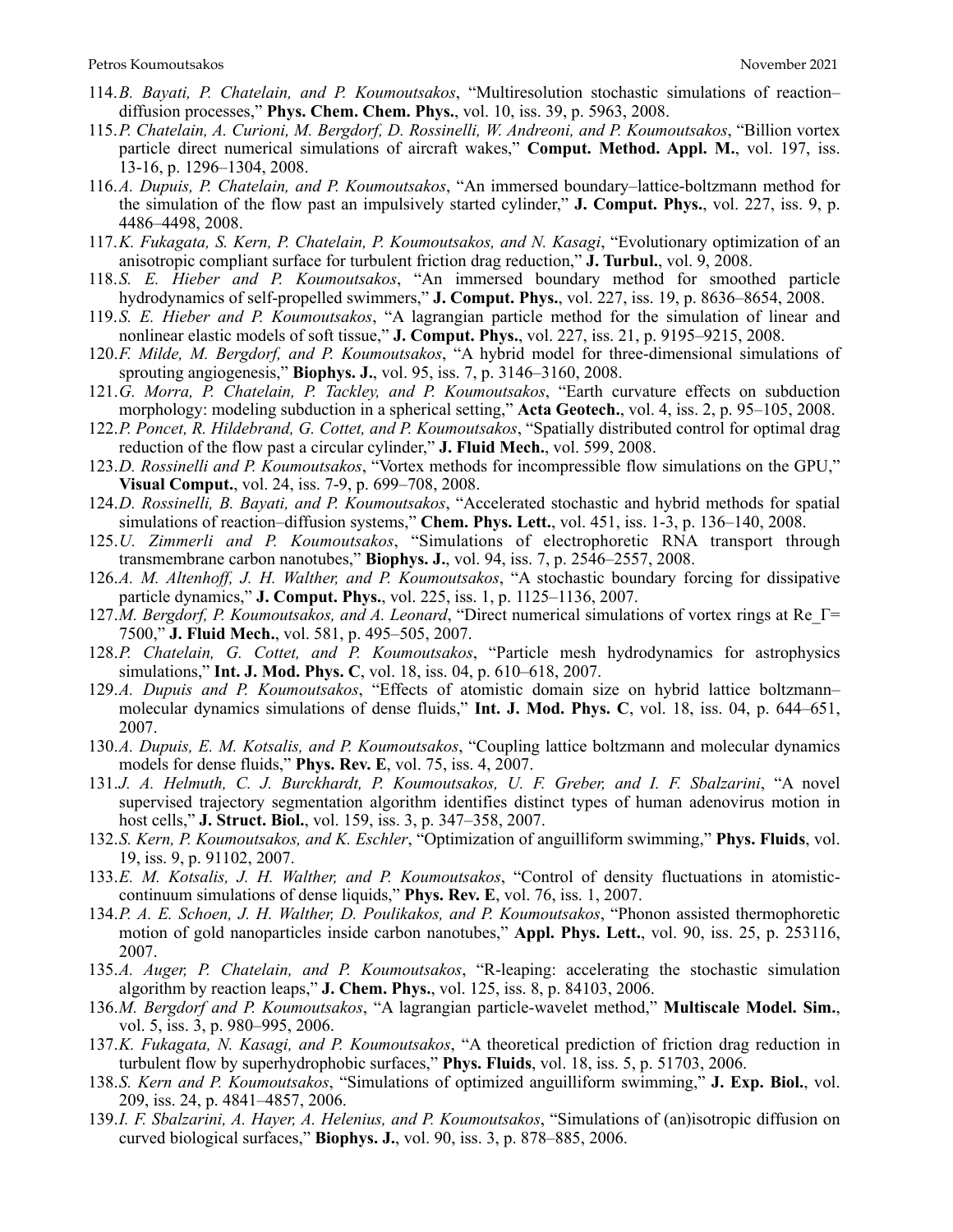- 140.*I. F. Sbalzarini, J. H. Walther, M. Bergdorf, S. E. Hieber, E. M. Kotsalis, and P. Koumoutsako*s, "PPM a highly efficient parallel particle–mesh library for the simulation of continuum systems," **J. Comput. Phys.**, vol. 215, iss. 2, p. 566–588, 2006.
- 141.*P. A. E. Schoen, J. H. Walther, S. Arcidiacono, D. Poulikakos, and P. Koumoutsakos*, "Nanoparticle traffic on helical tracks: thermophoretic mass transport through carbon nanotubes," **Nano Lett.**, vol. 6, iss. 9, p. 1910–1917, 2006.
- 142.*S. Arcidiacono, J. H. Walther, D. Poulikakos, D. Passerone, and P. Koumoutsakos*, "Solidification of gold nanoparticles in carbon nanotubes," **Phys. Rev. Lett.**, vol. 94, iss. 10, 2005.
- 143.*M. Bergdorf, G. Cottet, and P. Koumoutsakos*, "Multilevel adaptive particle methods for convectiondiffusion equations," **Multiscale Model. Sim.**, vol. 4, iss. 1, p. 328–357, 2005.
- 144.*D. Bueche, N. N. Schraudolph, and P. Koumoutsakos*, "Accelerating evolutionary algorithms with gaussian process fitness function models," **IEEE T. Syst. Man Cy. C**, vol. 35, iss. 2, p. 183–194, 2005.
- 145.*H. Ewers, A. E. Smith, I. F. Sbalzarini, H. Lilie, P. Koumoutsakos, and A. Helenius*, "Single-particle tracking of murine polyoma virus-like particles on live cells and artificial membranes," **P. Natl. Acad. Sci. USA**, vol. 102, iss. 42, p. 15110–15115, 2005.
- 146.*S. E. Hieber, and P. Koumoutsakos*, "A lagrangian particle level set method," **J. Comput. Phys.**, vol. 210, iss. 1, p. 342–367, 2005.
- 147.*E. M. Kotsalis, E. Demosthenous, J. H. Walther, S. C. Kassinos, and P. Koumoutsakos*, "Wetting of doped carbon nanotubes by water droplets," **Chem. Phys. Lett.**, vol. 412, iss. 4-6, p. 250–254, 2005.
- 148.*P. Koumoutsakos*, "Multicscale flow simulations using particles," **Annu. Rev. Fluid Mech.**, vol. 37, iss. 1, p. 457–487, 2005.
- 149.*P. Poncet, and P. Koumoutsakos*, "Optimization of vortex shedding in 3-D wakes using belt actuators," **Int. J. Offshore Polar**, vol. 15, iss. 1, p. 7–13, 2005.
- 150.*P. Poncet, G. Cottet, and P. Koumoutsakos*, "Control of three-dimensional wakes using evolution strategies," **C.R. Mecanique**, vol. 333, iss. 1, p. 65–77, 2005.
- 151.*I. F. Sbalzarini, A. Mezzacasa, A. Helenius, and P. Koumoutsakos*, "Effects of organelle shape on fluorescence recovery after photobleaching," **Biophys. J.**, vol. 89, iss. 3, p. 1482–1492, 2005.
- 152.*I. F. Sbalzarini, and P. Koumoutsakos*, "Feature point tracking and trajectory analysis for video imaging in cell biology," **J. Struct. Biol.**, vol. 151, iss. 2, p. 182–195, 2005.
- 153.*T. Werder, J. H. Walther, and P. Koumoutsakos*, "Hybrid atomistic–continuum method for the simulation of dense fluid flows," **J. Comput. Phys.**, vol. 205, iss. 1, p. 373–390, 2005.
- 154.*U. Zimmerli, P. G. Gonnet, J. H. Walther, and P. Koumoutsakos*, "Curvature Induced L-defects in water conduction in carbon nanotubes," **Nano Lett.**, vol. 5, iss. 6, p. 1017–1022, 2005.
- 155.*S. E. Hieber, J. H. Walther, and P. Koumoutsakos,* "Remeshed smoothed particle hydrodynamics simulation of the mechanical behavior of human organs," **Technol. Health Care**, vol. 12, iss. 4, p. 305– 314, 2004.
- 156.*R. L. Jaffe, P. Gonnet, T. Werder, J. H. Walther, and P. Koumoutsako*s, "Water–carbon interactions 2: calibration of potentials using contact angle data for different interaction models," **Mol. Simulat.**, vol. 30, iss. 4, p. 205–216, 2004.
- 157.*S. Kern, S. D. Mueller, N. Hansen, D. Bueche, J. Ocenasek, and P. Koumoutsakos*, "Learning probability distributions in continuous evolutionary algorithms – a comparative review," **Nat. Comput.**, vol. 3, iss. 1, p. 77–112, 2004.
- 158.*E. M. Kotsalis, J. H. Walther, and P. Koumoutsakos*, "Multiphase water flow inside carbon nanotubes," *Int. J. Multiphas. Flow*, vol. 30, iss. 7-8, p. 995–1010, 2004.
- 159.*M. Milano, P. Koumoutsakos, and J. Schmidhuber*, "Self-organizing nets for optimization," **IEEE T. Neural Networ.**, vol. 15, iss. 3, p. 758–765, 2004.
- 160.*S. D. Mueller, I. Mezić, J. H. Walther, and P. Koumoutsakos*, "Transverse momentum micromixer optimization with evolution strategies," **Comput. Fluids**, vol. 33, iss. 4, p. 521–531, 2004.
- 161.*J. H. Walther, T. Werder, R. L. Jaffe, P. Gonnet, M. Bergdorf, U. Zimmerli, and P. Koumoutsakos*, "Water–carbon interactions III: the influence of surface and fluid impurities," **Phys. chem. chem. phys.**, vol. 6, iss. 8, p. 1988–1995, 2004.
- 162.*J. H. Walther, T. Werder, R. L. Jaffe, and P. Koumoutsakos*, "Hydrodynamic properties of carbon nanotubes," **Phys. Rev. E**, vol. 69, iss. 6, 2004.
- 163.*J. H. Walther, R. L. Jaffe, E. M. Kotsalis, T. Werder, T. Halicioglu, and P. Koumoutsakos*, "Hydrophobic hydration of c60 and carbon nanotubes in water," **Carbon**, vol. 42, iss. 5-6, p. 1185–1194, 2004.
- 164.*U. Zimmerli, M. Parrinello, and P. Koumoutsakos*, "Dispersion corrections to density functionals for water aromatic interactions," **J. Chem. Phys.**, vol. 120, iss. 6, p. 2693–2699, 2004.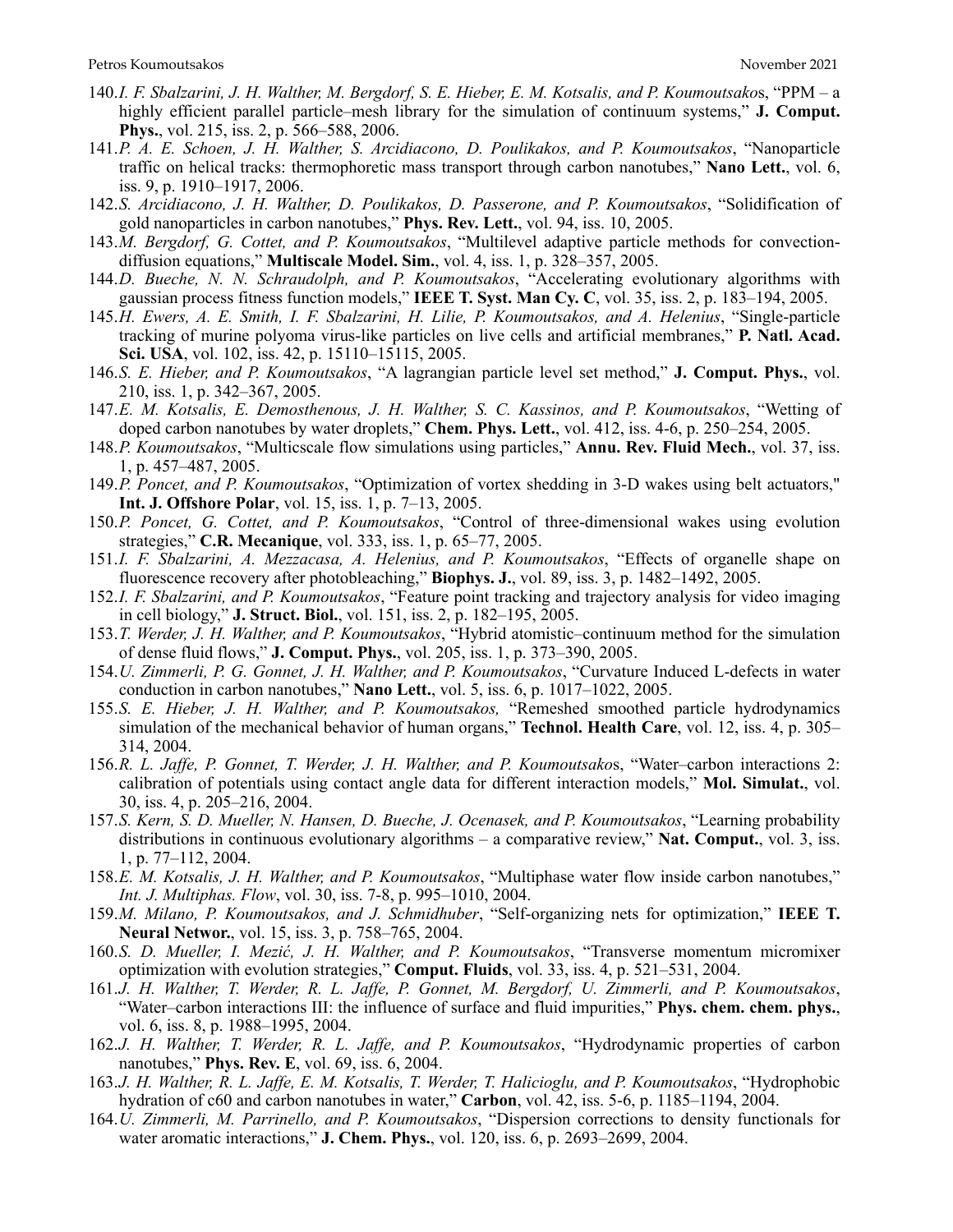- 165.*N. Hansen, S. D. Mueller, and P. Koumoutsakos*, "Reducing the time complexity of the derandomized evolution strategy with covariance matrix adaptation (CMA-ES)," **Evol. Comput.**, vol. 11, iss. 1, p. 1– 18, 2003.
- 166.*T. Werder, J. H. Walther, R. L. Jaffe, T. Halicioglu, and P. Koumoutsakos*, "On the water-carbon interaction for use in molecular dynamics simulations of graphite and carbon nanotubes," **J. Phys. Chem. B**, vol. 112, iss. 44, p. 14090–14090, 2003.
- 167.*D. Bueche, P. Stoll, R. Dornberger, and P. Koumoutsakos*, "Multi–objective evolutionary algorithm for the optimization of noisy combustion processes," **IEEE T. Syst. Man Cy. C**, vol. 32, iss. 4, p. 460–473, 2002.
- 168.*A. K. Chaniotis, D. Poulikakos, and P. Koumoutsakos*, "Remeshed smoothed particle hydrodynamics for the simulation of viscous and heat conducting flows," **J. Comput. Phys.**, vol. 182, iss. 1, p. 67–90, 2002.
- 169.*M. Milano, and P. Koumoutsakos*, "A clustering genetic algorithm for cylinder drag optimization," **J. Comput. Phys.**, vol. 175, iss. 1, p. 79–107, 2002.
- 170.*M. Milano, and P. Koumoutsakos*, "Neural network modeling for near wall turbulent flow," **J. Comput. Phys.**, vol. 182, iss. 1, p. 1–26, 2002.
- 171.*S. D. Muller, J. Marchetto, S. Airaghi, and P. Koumoutsakos*, "Optimization based on bacterial chemotaxis," **IEEE T. Evolut. Comput.**, vol. 6, iss. 1, p. 16–29, 2002.
- 172.*P. Koumoutsakos, J. Freund, and D. Parekh*, "Evolution strategies for automatic optimization of jet mixing," **AIAA J.**, vol. 39, p. 967–969, 2001.
- 173.*S. D. Mueller, J. H. Walther, and P. D. Koumoutsakos*, "Evolution strategies for film cooling optimization," **AIAA J.**, vol. 39, p. 537–539, 2001.
- 174.*J. H. Walther, and P. Koumoutsakos*, "Molecular dynamics simulation of nanodroplet evaporation," **J. Heat Transf.**, vol. 123, iss. 4, p. 741, 2001.
- 175.*J. H. Walther, R. Jaffe, T. Halicioglu, and P. Koumoutsakos*, "Carbon nanotubes in water: structural characteristics and energetics," **J. Phys. Chem. B**, vol. 105, iss. 41, p. 9980–9987, 2001.
- 176.*J. H. Walther and P. Koumoutsakos*, "Three-dimensional vortex methods for particle-laden flows with two-way coupling," **J. Comput. Phys.**, vol. 167, iss. 1, p. 39–71, 2001.
- 177.*T. Werder, J. H. Walther, R. L. Jaffe, T. Halicioglu, F. Noca, and P. Koumoutsakos*, "Molecular dynamics simulation of contact angles of water droplets in carbon nanotubes," **Nano Lett.**, vol. 1, iss. 12, p. 697– 702, 2001.
- 178.*S. Zimmermann, P. Koumoutsakos, and W. Kinzelbach*, "Simulation of pollutant transport using a particle method," **J. Comput. Phys.**, vol. 173, iss. 1, p. 322–347, 2001.
- 179.*G. Cottet, P. Koumoutsakos, and M. L. O. Salihi*, "Vortex methods with spatially varying cores," **J. Comput. Phys.**, vol. 162, iss. 1, p. 164–185, 2000.
- 180.*F. Noca, M. Hoenk, B. Hunt, P. Koumoutsakos, J. Walther, and T. Werder*, "Bio-inspired acoustic sensors based on artificial stereocilia," **J. Acoust. Soc. Am.**, vol. 108, iss. 5, p. 2494–2494, 2000.
- 181.*J. H. Walther, S.-S. Lee, and P. Koumoutsakos*, "Simulation of particle laden flows using particle methods," **Phys. Fluids**, vol. 12, iss. 9, p. S13–S13, 2000.
- 182.*P. Koumoutsakos*, "Vorticity flux control for a turbulent channel flow," **Phys. Fluids**, vol. 11, iss. 2, p. 248–250, 1999.
- 183.*T. Lundgren, and P. Koumoutsakos*, "On the generation of vorticity at a free surface," **J. Fluid Mech.**, vol. 382, p. 351–366, 1999.
- 184.*J. H. Walther and P. Koumoutsakos*, "Particle methods for incompressible flow simulations," **Speedup**, vol. 12, iss. 2, p. 27–32, 1999.
- 185.*J. H. Walther, Y. Pan, D. Poulikakos, and P. Koumoutsakos*, "Molecular dynamics simulations of evaporation and coalescence of nano size droplet," **J. Heat Transf.**, vol. 121, iss. 2, 1999.
- 186.*P. Koumoutsakos*, "Inviscid axisymmetrization of an elliptical vortex," **J. Comput. Phys.**, vol. 138, iss. 2, p. 821–857, 1997.
- 187.*P. Koumoutsakos*, "Active control of vortex–wall interactions," **Phys. Fluids**, vol. 9, iss. 12, p. 3808– 3816, 1997.
- 188.*P. Koumoutsakos, and D. Shiels*, "Simulations of the viscous flow normal to an impulsively started and uniformly accelerated flat plate," **J. Fluid Mech.**, vol. 328, iss. -1, p. 177, 1996.
- 189.*P. Koumoutsakos, and A. Leonard*, "High-resolution simulations of the flow around an impulsively started cylinder using vortex methods," **J. Fluid Mech.**, vol. 296, iss. -1, p. 1, 1995.
- 190.*P. Koumoutsakos, and A. Leonard*, Vorticity Field Around an Impulsively Started Cylinder at Re=9500, **Phys. Fluids, Gallery of Fluid Motion Award**, Sept. 1995.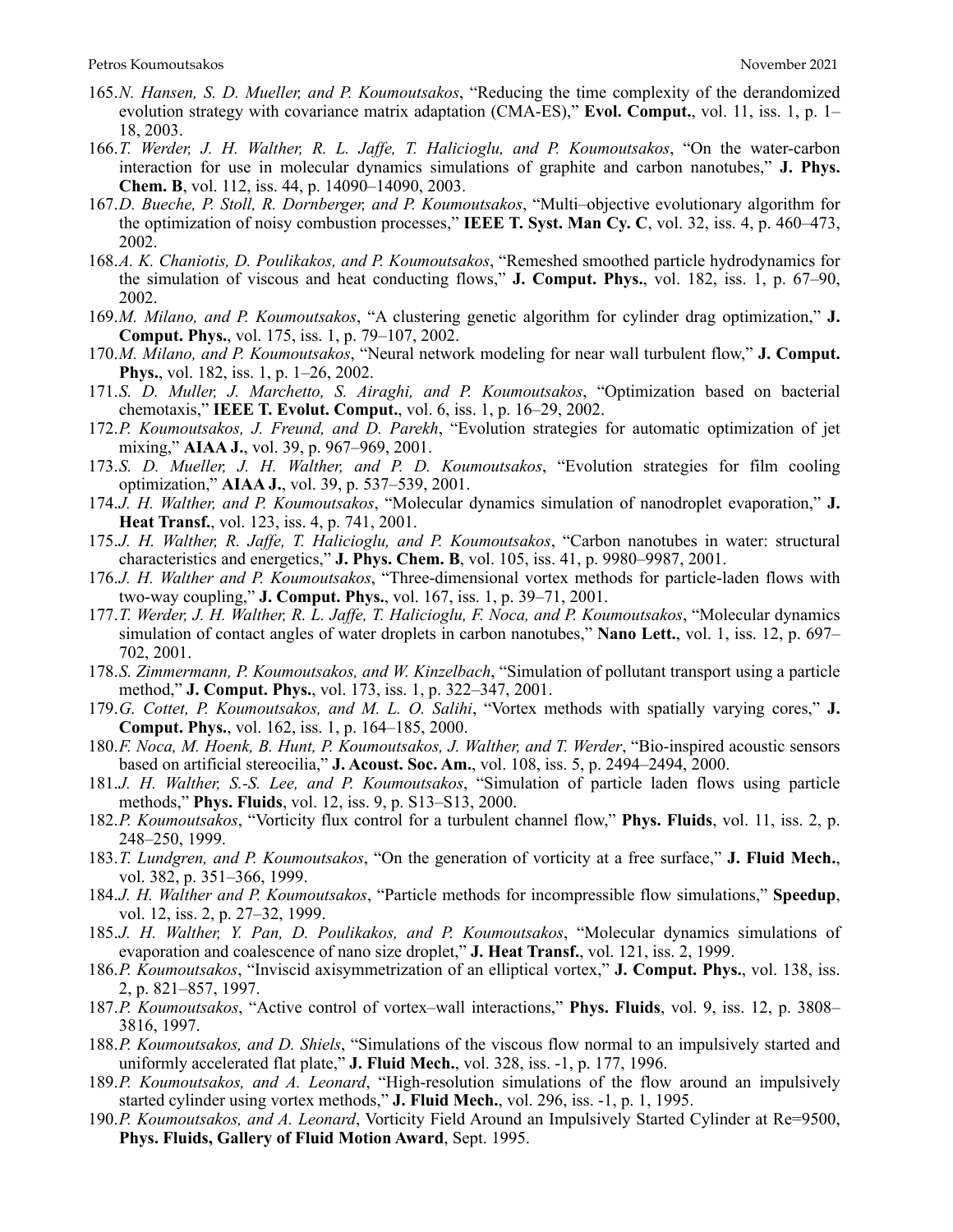- 191.*P. Koumoutsakos, A. Leonard, and F. Pépin*, "Boundary conditions for viscous vortex methods," **J. Comput. Phys.**, vol. 113, iss. 1, p. 52–61, 1994.
- 192.*P. Koumoutsakos, and A. Leonard*, "Improved boundary integral method for inviscid boundary condition applications," **AIAA J.**, vol. 31, iss. 2, p. 401–404, 1993.
- 193.*A. Leonard, and P. Koumoutsakos*, "High resolution vortex simulation of bluff body flows," **J. Wind Eng. Ind. Aerod.**, vol. 46-47, p. 315–325, 1993.
- 194.*S. Mavrakos, and P. Koumoutsakos*, "Hydrodynamic interaction among vertical axis-symmetric bodies restrained in waves," **Appl. Ocean Res.**, vol. 9, iss, 3: 128-140, 1987.

### **CONFERENCE PAPERS (selected)**

Note: Refereed Conference Proceedings in areas of Computer Science with acceptance rates ranging from 20% (PPSN, SuperComputing) to 30% (CEC), 40 % (EMO, GECCO) and less than 20% (SC, ICML).

- 1. *P. Karnakov, F. Wermelinger, S. Litvinov, and P. Koumoutsakos*, "Aphros: high performance software for multiphase flows with large scale bubble and drop clusters," in Proceedings of the **platform for advanced scientific computing conference – PASC '20**, 2020.
- 2. *D. Wälchli, S. M. Martin, A. Economides, L. Amoudruz, G. Arampatzis, X. Bian, and P. Koumoutsakos*, "Load balancing in large scale bayesian inference," in Proceedings of the p**latform for advanced scientific computing conference – PASC '20**, 2020.
- 3. *G. Arampatzis, D. Waelchli, P. Weber, H. Raestas, and P. Koumoutsakos,* "(µ,Λ)-ccma-es for constrained optimization with an application in pharmacodynamics," in Proceedings of the **platform for advanced scientific computing conference on – PASC '19**, 2019.
- 4. *P. Karnakov, F. Wermelinger, M. Chatzimanolakis, S. Litvinov, and P. Koumoutsakos,* "A high performance computing framework for multiphase, turbulent flows on structured grids," in Proceedings of the **platform for advanced scientific computing conference on – PASC '19**, 2019.
- 5. *G. Novati, and P. Koumoutsakos, "*Remember and forget for experience replay," in Proceedings of the **36th international conference on machine learning – ICML 2019**, 2019*.*
- 6. *P. Karnakov, S. Litvinov, J. M. Favre, and P. Koumoutsakos,* "Video: breaking waves: to foam or not to foam?," in **72nd annual meeting of the APS division of fluid dynamics – gallery of fluid motion ward winner**, 2019.
- 7. *W. Byeon, Q. Wang, R. K. Srivastava, and P. Koumoutsakos, "ContextVP: fully context-aware video* prediction," in **Computer vision – ECCV 2018**, Springer, 2018, p. 781–797*.*
- 8. *A. Economides, L. Amoudruz, S. Litvinov, D. Alexeev, S. Nizzero, P. E. Hadjidoukas, D. Rossinelli, and P. Koumoutsakos, "*Towards the virtual rheometer," in Proceedings of the **platform for advanced scientific computing – PASC '17**, 2017*.*
- 9. *P. Koumoutsakos, E. Chatzi, V. V. Krzhizhanovskaya, M. Lees, J. Dongarra, and P. M. A. Sloot,* "The art of computational science, bridging gaps – forming alloys. Preface for ICCS 2017," In **Procedia computer science – ICCS 2017**, 2017, p. 1–6.
- 10. *U. Rasthofer, F. Wermelinger, P. Hadjidoukas, and P. Koumoutsakos,* "Large scale simulation of cloud cavitation collapse," In **Procedia computer science – ICCS 2017**, 2017, p. 1763–1772.
- 11. *S. Verma, P. Hadjidoukas, P. Wirth, and P. Koumoutsakos,* "Multi-objective optimization of artificial swimmers," in **2017 IEEE congress on evolutionary computation (CEC)**, 2017.
- 12. *S. Verma, P. Hadjidoukas, P. Wirth, D. Rossinelli, and P. Koumoutsakos,* "Pareto optimal swimmers," in Proceedings of the **platform for advanced scientific computing – PASC '17**, 2017.
- 13. *S. Verma, G. Novati, F. Noca, and P. Koumoutsakos,* "Fast motion of heaving airfoils," in **Procedia computer science – ICCS 2017**, 2017, p. 235–244*.*
- 14. *G. Cottet, and P. Koumoutsakos,* "High order semi-Lagrangian particle methods," in **Spectral and high order methods for partial differential equations ICOSAHOM 2016**, Springer, 2017, pp. 103-117.
- 15. *L. Kulakova, P. Angelikopoulos, P. E. Hadjidoukas, C. Papadimitriou, and P. Koumoutsakos,*  "Approximate Bayesian computation for granular and molecular dynamics simulations," in Proceedings of the **platform for advanced scientific computing – PASC '16**, 2016.
- 16. *F. Wermelinger, B. Hejazialhosseini, P. Hadjidoukas, D. Rossinelli, and P. Koumoutsakos,* "An efficient compressible multicomponent flow solver for heterogeneous CPU/GPU architectures," in Proceedings of the **platform for advanced scientific computing – PASC '16**, 2016.
- 17. *P. E. Hadjidoukas, D. Rossinelli, F. Wermelinger, J. Sukys, U. Rasthofer, C. Conti, B. Hejazialhosseini, and P. Koumoutsakos,* "High throughput simulations of two-phase flows on Blue Gene/Q," in **Parallel computing: on the road to exascale – ParCo 2015**, IOS press, 2015, p. 767–776.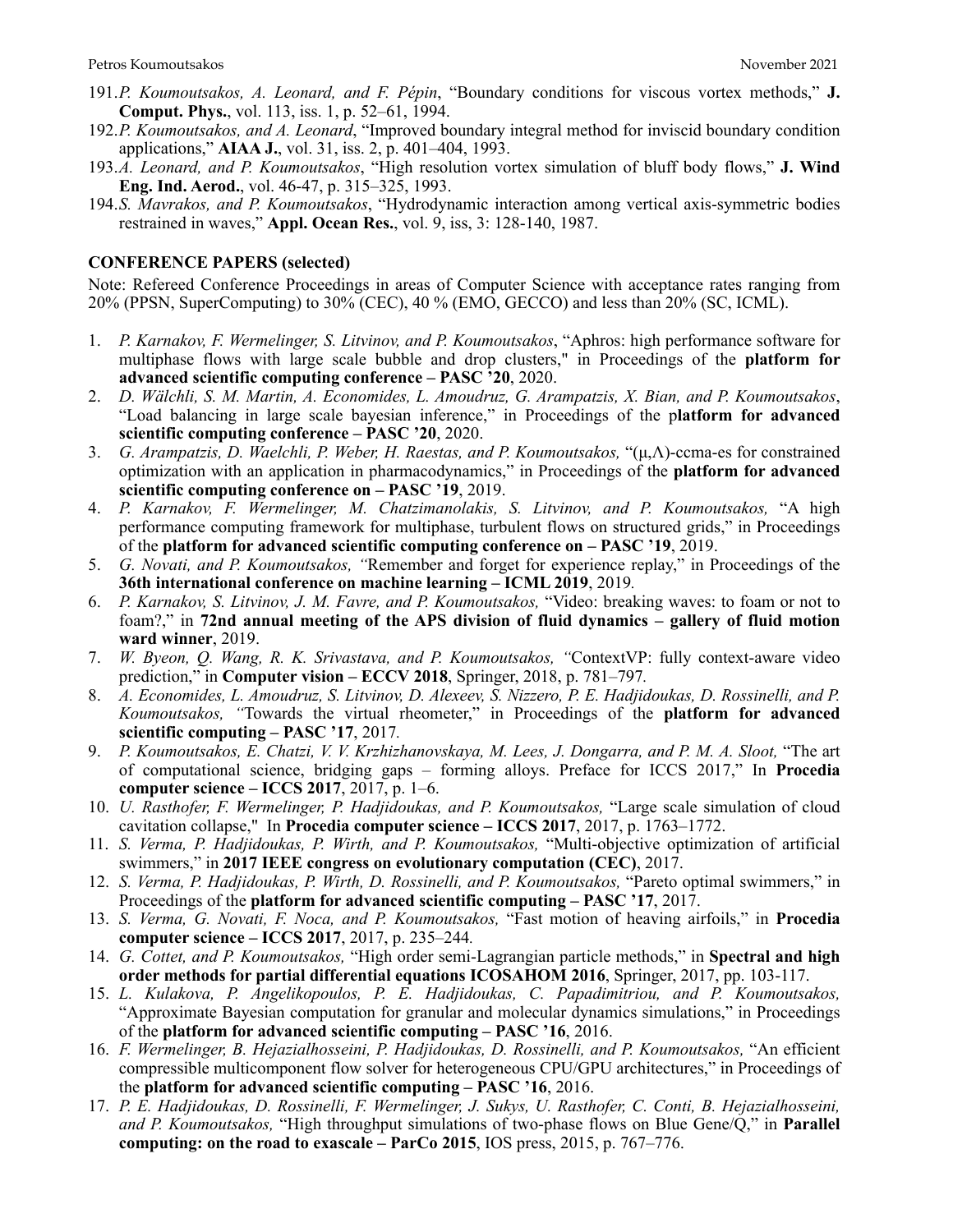- 18. *P. E. Hadjidoukas, D. Rossinelli, B. Hejazialhosseini, and P. Koumoutsakos,* "From 11 to 14.4 PFLOPs: performance optimization for finite volume flow solver," Proceedings of the **3rd International Conference on Exascale Applications and Software – EASC '15**, University of Edinburgh, 2015, 7-12.
- 19. *D. Rossinelli, Y. Tang, K. Lykov, D. Alexeev, M. Bernaschi, P. Hadjidoukas, M. Bisson, W. Joubert, C. Conti, G. Karniadakis, M. Fatica, I. Pivkin, and P. Koumoutsakos,* "The In-Silico Lab-on-a-Chip: petascale and high-throughput simulations of microfluidics at cell resolution," (**2015 Gordon Bell Prize**  finalist) in Proceedings of the international conference for high performance computing, **networking, storage and analysis – SC '15**, ACM Press, 2015.
- 20. *C. Conti, D. Rossinelli, D. Alexeev, K. Lykov, P. Hadjidoukas, and P. Koumoutsakos,* "Video: the in-silico lab-on-a-chip – catching a needle in a flowing haystack," in **68th annual meeting of the APS division of fluid dynamics – gallery of fluid motion**, 2015.
- 21. *P. E. Hadjidoukas, P. Angelikopoulos, L. Kulakova, C. Papadimitriou, and P. Koumoutsakos,* "Exploiting task-based parallelism in Bayesian uncertainty quantification," in **Euro-Par 2015: parallel processing**, Springer, 2015, p. 532–544.
- 22. *C. Papadimitriou, P. Angelikopoulos, P. Koumoutsakos, and D. Papadioti,* "Efficient techniques for Bayesian inverse modeling of large-order computational models," in **Safety, Reliability, Risk and Lifecycle Performance of Structures and Infrastructures – ICOSSAR 2013**, 2013.
- 23. *D. Rossinelli, P. Koumoutsakos, B. Hejazialhosseini, P. Hadjidoukas, C. Bekas, A. Curioni, A. Bertsch, S. Futral, S. J. Schmidt, and N. A. Adams,* "11 PFLOP/s simulations of cloud cavitation collapse," **(2013 Gordon Bell Prize winner)** in Proceedings of the **international conference for high performance computing, networking, storage and analysis on – SC '13**, ACM Press, 2013.
- 24. *C. Voglis, P. E. Hadjidoukas, K. E. Parsopoulos, D. G. Papageorgiou, and I. E. Lagaris, "*Adaptive memetic particle swarm optimization with variable local search pool size," in Proceedings of the **15th annual conference on genetic and evolutionary computation – GECCO '13**, ACM Press, 2013, p. 113-120.
- 25. *B. Hejazialhosseini, C. Conti, D. Rossinelli, and P. Koumoutsakos,* "High performance CPU kernels for multiphase compressible flows," in **High performance computing for computational science – VECPAR 2012**, Springer, 2013, p. 216–225*.*
- 26. *B. Hejazialhosseini, D. Rossinelli, C. Conti, and P. Koumoutsakos,* "High throughput software for direct numerical simulations of compressible two-phase flows," in Proceedings of the **international conference for high performance computing, networking, storage and analysis on – SC '12**, IEEE, 2012.
- 27. *D. Rossinelli, L. Chatagny, and P. Koumoutsakos,* "Evolutionary optimization of scalar transport in cylinder arrays on multiGPU/multicore architectures," in Proceedings of **EUROGEN 2011**, 2011, p. 773-784.
- 28. *P. Chatelain, M. Gazzola, S. Kern, and P. Koumoutsakos,* "Optimization of aircraft wake alleviation schemes through an evolution strategy," in **High performance computing for computational science – VECPAR 2010**, Springer, 2011, p. 210–221.
- 29. *E. M. Kotsalis, J. H. Walther, and P. Koumoutsakos*, "Coupling Atomistic and Continuum Descriptions Using Dynamic Control," In **IUTAM Symposium on Advances in Micro- and Nanofluidics,** Springer, 2009, p. 157-165.
- 30. *D. Rossinelli, M. Bergdorf, B. Hejazialhosseini, and P. Koumoutsakos,* "Wavelet-based adaptive solvers on multi-core architectures for the simulation of complex systems," in **Euro-Par 2009 parallel processing**, Springer, 2009, p. 721–734*.*
- 31. *P. Chatelain, A. Curioni, M. Bergdorf, D. Rossinelli, W. Andreoni, and P. Koumoutsakos,* "Vortex methods for massively parallel computer architectures," in **High performance computing for computational science – VECPAR 2008**, Springer, 2008, p. 479–489.
- 32. *N. Hansen, A. S. P. Niederberger, L. Guzzella, and P. Koumoutsakos, "*Evolutionary Optimization of Feedback Controllers for Thermoacoustic Instabilities," In **IUTAM Symposium on Flow Control and MEMS**, Springer, 2008, p. 311-317.
- 33. *E. M. Kotsalis, I. Hanasaki, J. H. Walther, and P. Koumoutsakos*, "Non-periodic molecular dynamics simulations of coarse grained lipid bilayer in water," in **Computers & mathematics with applications**, vol. 59, iss. 7, p. 2370–2373, 2010.
- 34. *E. M. Kotsalis, and P. Koumoutsakos,* "A control algorithm for multiscale simulations of liquid water," in **Computational science – ICCS 2008**, Springer, 2008, p. 234–241.
- 35. *F. Milde, M. Bergdorf, and P. Koumoutsakos,* "A hybrid model of sprouting angiogenesis," in **Computational science – ICCS 2008**, Springer, 2008, p. 167–176.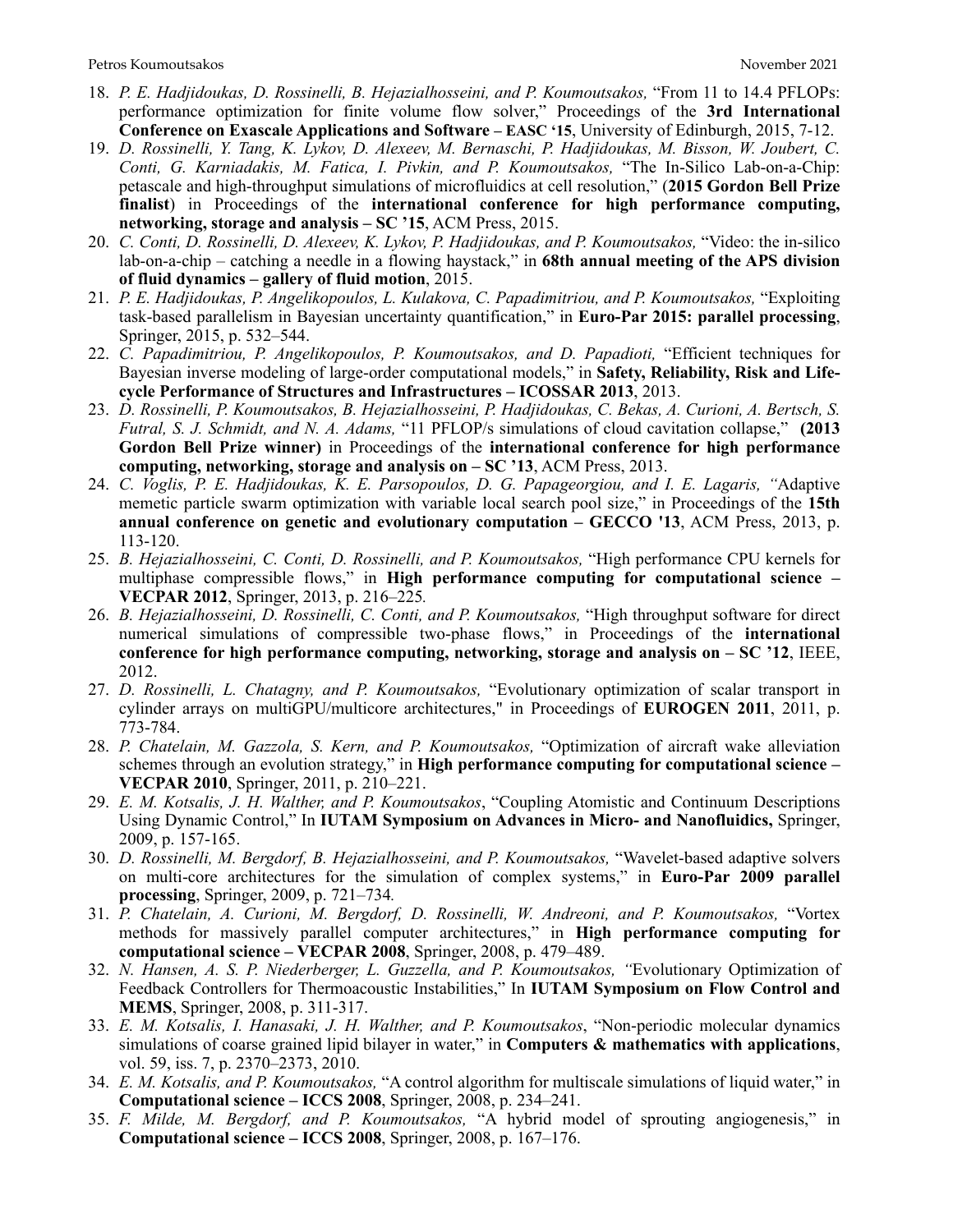- 36. *A. Dupuis, E. Kotsalis, P. Koumoutsakos, and J. H. Walther*, "Atomistic-continuum simulations of carbon nanotubes in liquids," Technical Proceedings of the **2007 NSTI Nanotechnology Conference and Trade Show - Nanotech 2007**, Nano Science and Technology Institute, 2007, p. 548-551.
- 37. *K. Fukagata, S. Kern, P. Chatelain, P. Koumoutsakos, and N. Kasagi,* "Optimization of an anisotropic compliant surface for turbulent friction drag reduction," in **J. Turbul.** and Proceedings of the **5th International Symposium on Turbulence and Shear Flow Phenomena (TSFP5)**, 2007, p. 727–732.
- 38. *S. Kern, P. Chatelain, and P. Koumoutsakos,* "Modeling, simulation and optimization of anguilliform swimmers," in **Bio-mechanisms of swimming and flying – ISABMEC 2006**, Springer, 2007, p. 167– 178.
- 39. *S. Kern, N. Hansen, and P. Koumoutsakos,* "Optimization of simulated fish swimming using efficient local quadratic meta-models and evolution strategies," in Proceedings of **EUROGEN 2007**, 2007.
- 40. *G. Morgenthal, and J. H. Walther,* "An immersed interface method for the vortex-in-cell algorithm," in **Comput. Struct.**, 4th International Workshop on Vortex Flow and Related Numerical Methods, 2007, p. 712–726.
- 41. *J. H. Walther, M. Guénot, E. Machefaux, J. T. Rasmussen, P. Chatelain, V. L. Okulov, J. N. Sørensen, M. Bergdorf, and P. Koumoutsakos,* "A numerical study of the stabilitiy of helical vortices using vortex methods," **Journal of physics: conference series**, vol. 75, p. 12034, 2007.
- 42. *A. Auger, and N. Hansen,* "Reconsidering the progress rate theory for evolution strategies in finite dimensions," in Proceedings of the **8th annual conference on genetic and evolutionary computation – GECCO '06**, 2006, p. 445-452.
- 43. *M. Bergdorf, and P. Koumoutsakos,* "Multiresolution simulations using particles," in **High performance computing for computational science – VECPAR 2006**, Springer, 2006, p. 391–402.
- 44. *N. Hansen, F. Gemperle, A. Auger, and P. Koumoutsakos,* "When do heavy-tail distributions help?," in **Parallel problem solving from nature – PPSN IX**, Springer, 2006, p. 62–71.
- 45. *C. Igel, T. Suttorp, and N. Hansen,* "A computational efficient covariance matrix update and a (1+1)- CMA for evolution strategies," in Proceedings of the **8th annual conference on genetic and evolutionary computation – GECCO '06**, 2006, p. 453-460.
- 46. *S. Kern, N. Hansen, and P. Koumoutsakos,* "Local meta-models for optimization using evolution strategies," in **Parallel problem solving from nature – PPSN IX**, Springer, 2006, p. 939–948.
- 47. *P. Koumoutsakos, and S. D. Mueller,* "Flow optimization using stochastic algorithms," in **Control of fluid flow**, Springer, 2006, p. 213–229.
- 48. *I. F. Sbalzarini, J. H. Walther, B. Polasek, P. Chatelain, M. Bergdorf, S. E. Hieber, E. M. Kotsalis, and P. Koumoutsakos,* "A software framework for the portable parallelization of particle-mesh simulations," in **Euro-Par 2006 parallel processing**, Springer, 2006, p. 730–739.
- 49. *A. Auger, N. Hansen, and P. Koumoutsakos,* "Performance evaluation of an advanced local search evolutionary algorithm," in **2005 IEEE congress on evolutionary computation**, 2005, p. 1777-1784.
- 50. *A. Auger, N. Hansen, and P. Koumoutsakos,* "A restart CMA evolution strategy with increasing population size," in **2005 IEEE congress on evolutionary computation**, 2005, p. 1769-1776.
- 51. *M. Bergdorf, and P. Koumoutsakos,* "Multiresolution particle methods," in **Complex effects in large eddy simulations**, Springer, 2005, p. 49-61.
- 52. *P. Gonnet, U. Zimmerli, J. H. Walther, T. Werder, and P. Koumoutsakos*, "Wetting and hydrophobicity of nanoscale systems with impurities," in Technical Proceedings **of the 2004 NSTI Nanotechnology Conference and Trade Show - Nanotech 2004**, Nano Science and Technology Institute, 2004, p. 69– 72.
- 53. *P. Gonnet, E. Kotsalis, P. Koumoutsakos, J. H. Walther, and T. Werder*, "Hybrid atomistic-continuum fluid mechanics," in Technical Proceedings **of the 2004 NSTI Nanotechnology Conference and Trade Show - Nanotech 2004**, Nano Science and Technology Institute, 2004, p. 80-83.
- 54. *N. Hansen, S. Kern, and P. Koumoutsakos,* "Evaluating the CMA Evolution Strategy on Multimodal Test Functions," in **Parallel Problem Solving from Nature - PPSN VIII**, Springer, 2004, p. 282-291.
- 55. *R. Jaffe, J. H. Walther, U. Zimmerli, and P. Koumoutsakos*, "Modeling the interaction between ethylene diamine and water films on the surface of a carbon nanotube," in **206th joint international meeting of the electrochemical society**, 2004.
- 56. *S. C. Kassinos, J. H. Walther, E. M. Kotsalis, and P. Koumoutsakos*,"Flow of Aqueous Solutions in Carbon Nanotubes," in **Multiscale Modelling and Simulation**, Springer, 2004, p. 215-226.
- 57. *P. Koumoutsakos, U. Zimmerli, T. Werder, and J. H. Walther*, "Nanoscale fluid mechanics," in **Nanometer structures: theory, modeling, and simulation**, SPIE, 2004, p. 319–393.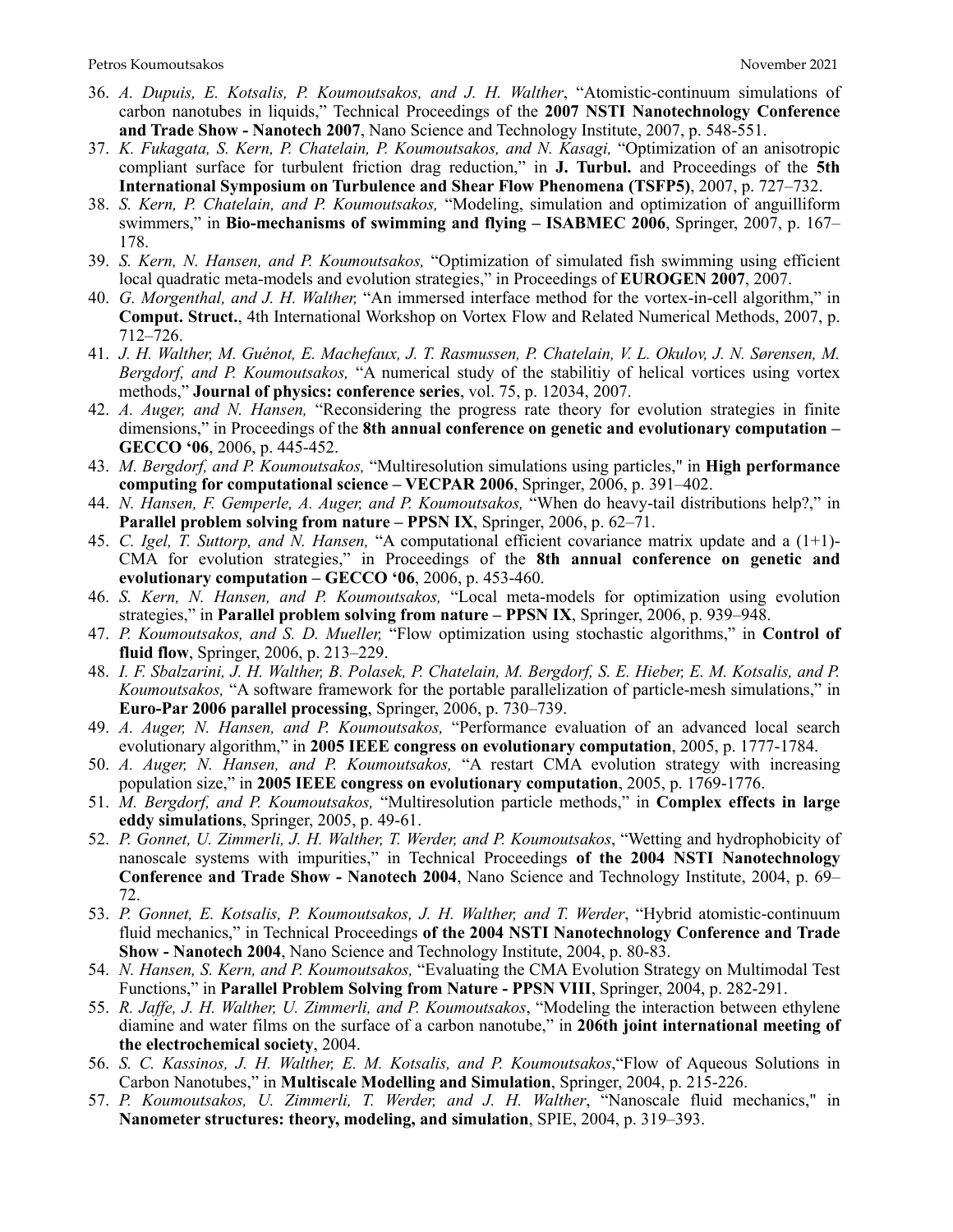- 58. *J. Ocenasek, S. Kern, N. Hansen, and P. Koumoutsakos*, "A Mixed Bayesian Optimization Algorithm with Variance Adaptation," in **Parallel Problem Solving from Nature - PPSN VIII**, Springer, 2004, p. 352-361.
- 59. *P. Poncet, and P. Koumoutsakos*, "Optimization of vortex shedding in 3d wakes using belt actuators," in **ISOPE-2004 : proceedings of the 14th International Offshore and Polar Engineering Conference**, 2004, p. 563-570.
- 60. *T. Werder, J. H. Walther, J. Asikainen, and P. Koumoutsakos*, "Continuum-particle hybrid methods for dense fluids," in **Multiscale modelling and simulation**, Springer, 2004, p. 227–235.
- 61. *U. Zimmerli, M. Parrinello, and P. Koumoutsakos*, "Dispersion corrected density functionals applied to the water naphthalene cluster," in **Multiscale modelling and simulation**, Springer, 2004, p. 205–214.
- 62. *D. Bueche, G. Guidati, and P. Stoll,* "Automated design optimization of compressor blades for stationary, large-scale turbomachinery," in **Volume 6: Turbo Expo 2003, parts A and B**, ASME, 2003, p. 1249-1257.
- 63. *D. Bueche, N. Schraudolph, and P. Koumoutsakos*, "Accelerating evolutionary algorithms using fitness function models,"Workhop on Learning and Adaptation in Evolutionary Computation at **Genetic and Evolutionary Computation - GECCO 2003**, Springer, 2003.
- 64. *D. Bueche, S. D. Mueller, and P. Koumoutsakos,* "Self-Adaptation for Multi-objective Evolutionary Algorithms," in **Evolutionary Multi-Criterion Optimization - EMO 2003**, Springer, 2003, p. 267-281.
- 65. *D. Bueche, P. Stoll, and P. Koumoutsakos*, "Multi-objective evolutionary algorithm for optimization of combustion processes," in **Manipulation and control of jets in crossflow**, Springer, 2003, p. 157–169.
- 66. *S. Hieber, J. Walther, and P. Koumoutsakos*, "Fluid-structure interaction using SPH," in Proceedings of the **CoLab summer school on multiscale modeling and simulation**, 2003.
- 67. *S. Hieber, J. Walther, and P. Koumoutsakos*, "Particle flow simulations for surgical planning," in Proceedings of the **international symposium on computer aided surgery around the head**, 2003.
- 68. *S. Kern, S. D. Mueller, D. Bueche, N. Hansen, and P. Koumoutsakos*, "Learning Probability Distributions in Continuous Evolutionary Algorithms", Workshop on Fundamentals in Evolutionary Algorithms at **Automata, Languages and Programming - ICALP 2003**, Springer, 2003.
- 69. *P. Koumoutsakos, S. D. Mueller, D. Bueche, and M. Milano*, "Stochastic optimization for fluid dynamic applications," in **Evolutionary methods for design, optimization and control: applications to industrial and societal problems**, 2003.
- 70. *P. Koumoutsakos, R. Jaffe, T. Werder, and J. H. Walther,* "On the validity of the no-slip condition in nanofluidics," in Technical Proceedings of the **2003 NSTI Nanotechnology Conference and Trade Show - Nanotech 2003**, Nano Science and Technology Institute, 2003, p. 148 - 151.
- 71. *P. Koumoutsakos, U. Zimmerli, and J. H. Walther*, "Simulations of carbon nanotubes in aqueous environments," in Proceedings of the **ASME international mechanical engineering congress** – **IMECE 2003**, 2003.
- 72. *A. Larsen, and J. H. Walther,* "Discrete vortex simulation of vortex excitation and mitigation in bridge engineering," in **Computational fluid and solid mechanics 200**3, Elsevier, 2003, p. 1397–1400.
- 73. *S. D. Mueller, and P. Koumoutsakos*, "Learning for Evolutionary Algorithms," Workhop on Learning and Adaptation in Evolutionary Computation at **Genetic and Evolutionary Computation - GECCO 2003**, Springer, 2003.
- 74. S. D. *Mueller, N. N. Schraudolph, and P. Koumoutsakos*, "Covariance Matrix Adaptation and Stochastc Gradient Descent Methods for the minimisation in Lennard Jones Clusters," in **2003 IEEE congress on evolutionary computation (CEC)**, 2003.
- 75. *C. O. Paschereit, B. Schuermans, and D. Bueche*, "Combustion process optimization using evolutionary algorithm," in **Volume 2: Turbo Expo**, ASME, 2003, p. 281-291.
- 76. *I. Sbalzarini, P. Koumoutsakos, A. Mezzacasa, and A. Helenius*, "Computing diffusion in intracellular compartments: the influence of organelle geometry," in **New horizons in molecular sciences and systems: an integrated approach**, 2003.
- 77. *J. H. Walther, R. L. Jaffe, T. Werder, and P. Koumoutsakos*, "Slip boundary conditions for water flows in hydrophobic nanoscale geometries," Technical Proceedings of the **2003 NSTI Nanotechnology Conference and Trade Show - Nanotech 2003**, Nano Science and Technology Institute, 2003.
- 78. *J. H. Walther, T. Werder, U. Zimmerli, and P. Koumoutsakos*, "Molecular fluid mechanics of carbon nanotubes," in **New horizons in molecular sciences and systems: an integrated approach**, 2003.
- 79. *J. H. Walther*, "Molecular dynamics simulations of aqueous potassium chloride droplets on graphite," in **81st international bunsen discussion meeting "interfacial water in chemistry and biology"**, 2003.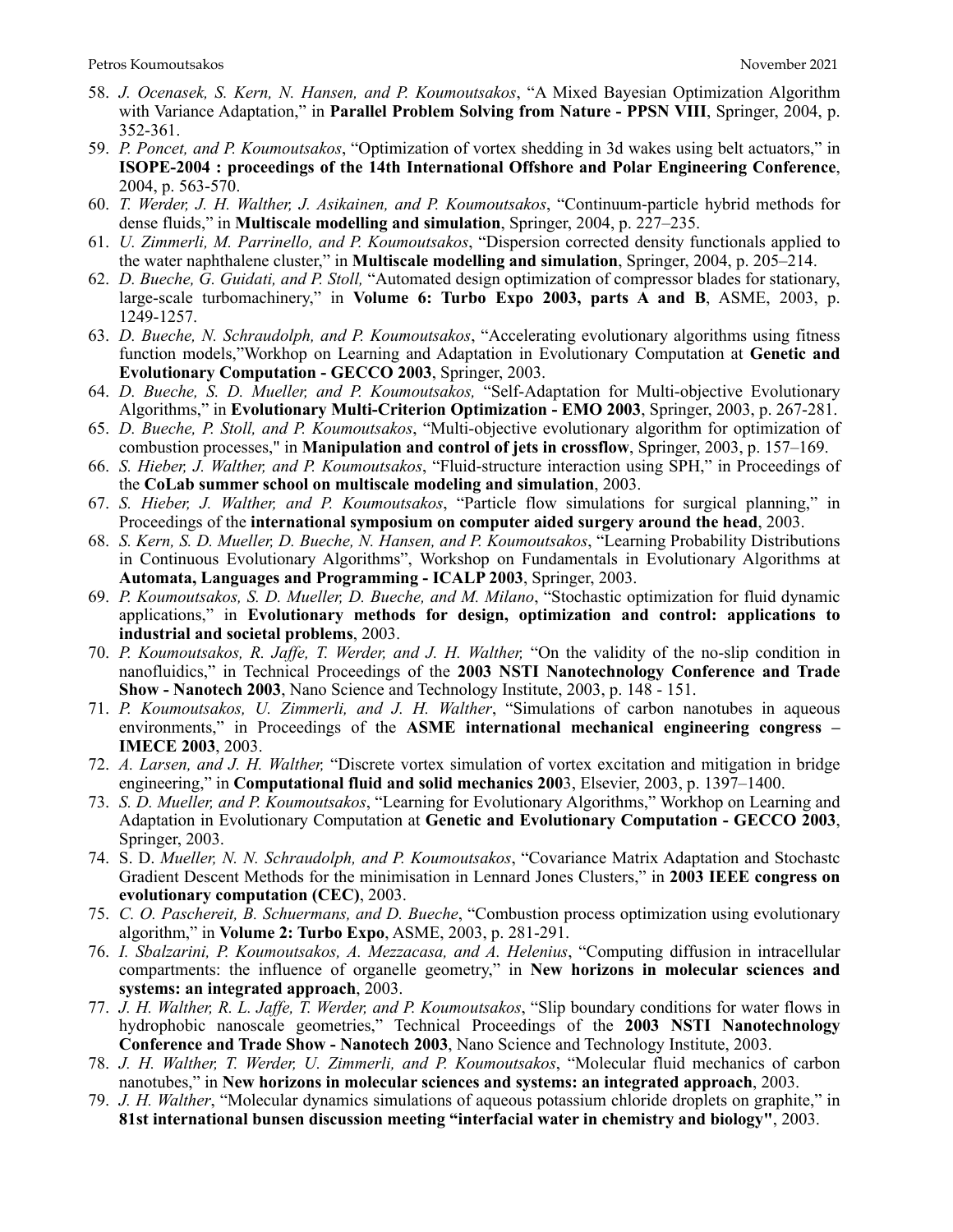- 80. *J. H. Walther, R. L. Jaffe, T. Werder, and P. Koumoutsakos*, "Carbon nanotubes as biosensors a molecular dynamics study," in **E-MRS spring meeting**, 2003.
- 81. *T. Werder, J. H. Walther, R. L. Jaffe, and P. Koumoutsakos*, "Water-carbon interactions: potential energy calibration using experimental data," in Technical Proceedings of the **2003 NSTI Nanotechnology Conference and Trade Show - Nanotech 2003**, Nano Science and Technology Institute, 2003, p.546 - 548.
- 82. *T. Werder, J. H. Walther, and P. Koumoutsakos*, "Nano fluid mechanics of carbon nanotubes atomistic and multiscale simulations," in Proceedings of the **ASME international mechanical engineering congress – IMECE 2003**, 2003.
- 83. *U. Zimmerli, P. Koumoutsakos, and M. Parrinello*, "Bounds for water graphite interaction from DFT," in **Program of the CPMD**, 2003.
- 84. *D. Bueche, M. Milano, and P. Koumoutsakos*, "Self-organizing maps for multi-objective optimization," in the **4th Annual Conference on Genetic and Evolutionary Computation – GECCO '02**, Morgan Kaufmann Publishers Inc., 2002.
- 85. *D. Bueche, G. Guidati, P. Stoll, and P. Koumoutsakos*, "Self-organizing Maps for Pareto Optimization of Airfoils," in **Parallel Problem Solving from Nature - PPSN VII**, Springer, 2002, p. 122-131.
- 86. *P. Catalano, M. Wang, G. Iaccarino, I. F. Sbalzarini, and P. Koumoutsakos*, "Optimization of cylinder flow control via zero net mass flux actuators," in Proceedings of the **CTR summer program**, 2002, p. 297-303.
- 87. *R. Gaemperle, S. D. Mueller, and P. Koumoutsakos*, "A parameter study for differential evolution," in **Advances in intelligent systems, fuzzy systems, evolutionary computation**, 2002, WSEAS, p. 293– 298.
- 88. *T. Graepel, and N. N. Schraudolph*, "Stable adaptive momentum for rapid online learning in nonlinear systems," in **Artificial neural networks — ICANN 2002**, Springer, 2002, p. 450–455.
- 89. *T. Graepel*, "Kernel matrix completion by semidefinite programming," in **Artificial neural networks ICANN 2002**, Springer, 2002, p. 694–699.
- 90. *K. Hermanson, S. Kern, G. Picker, and S. Parneix*, "Predictions of external heat transfer for turbine vanes and blades with secondary flowfields," in **Volume 2: Turbo Expo**, ASME, 2003, p. 107.
- 91. *R. L. Jaffe, J. H. Walther, E. M. Kotsalis, T. Werder, P. Koumoutsakos, and T. Halicioglu*, "Molecular dynamics simulations of fullerenes and carbon nanotubes in water," in **201st meeting of the electrochemical society**, 2002.
- 92. *P. Koumoutsakos*, "Nanofluidics of carbon nanotubes: towards the development of nanoscale biosensors," in Proceedings of the **fifth world congress on computational mechanics (WCCM V)**, 2002.
- 93. *S. D. Mueller, N. Hansen, and P. Koumoutsakos*, "Increasing the Serial and the Parallel Performance of the CMA-Evolution Strategy with Large Populations," in **Parallel Problem Solving from Nature - PPSN VII**, Springer, 2002, p. 422-431.
- 94. *S. D. Mueller, N. N. Schraudolph, P. Koumoutsakos, and N. Hansen*, "Step Size Adaptation in Evolution Strategies - Two Approaches," Workshop on Learning and Adaptation in Evolutionary Computation at the **4th Annual Conference on Genetic and Evolutionary Computation – GECCO '02**, Morgan Kaufmann Publishers Inc., 2002.
- 95. *S. D. Mueller, and P. Koumoutsakos*, "Control of micromixers, jets, and turbine cooling using evolution strategies," in **Manipulation and Control of Jets in Crossflow (CISM)**, Springer, 2002, p. 139-156.
- 96. *S. D. Mueller, N. N. Schraudolph, and P. Koumoutsakos*, "Step size adaptation in evolution strategies using reinforcement learning," in **2002 IEEE Congress on Evolutionary Computation (CEC)**, 2002.
- 97. *I. F. Sbalzarini, A. Mezzacasa, A. Helenius, and P. Koumoutsakos*, "Organelle shape has an influencer on fluorescence recovery results," in **Molecular Biology of the Cell**, ASCB, 2002.
- 98. *I. F. Sbalzarini, J. Theriot, and P. Koumoutsakos*, "Machine learning for biological trajectory classification applications," in Proceedings of the **CTR summer program**, 2002.
- 99. *N. N. Schraudolph and T. Graepel*, "Conjugate directions for stochastic gradient descent," in **Artificial neural networks – ICANN 2002**, Springer, 2002, p. 1351–1356.
- 100.*N. N. Schraudolph, and T. Graepel*, "Towards stochastic conjugate gradient methods," in Proceedings of the **9th international conference on neural information processing – ICONIP '02**, IEEE, 2002, p. 853-856.
- 101.*J. H. Walther, R. L. Jaffe, T. Werder, T. Halicioglu, and P. Koumoutsakos*, "On the boundary condition for water at a hydrophobic surface," in Proceedings of the **CTR summer program**, 2002, p. 317–329.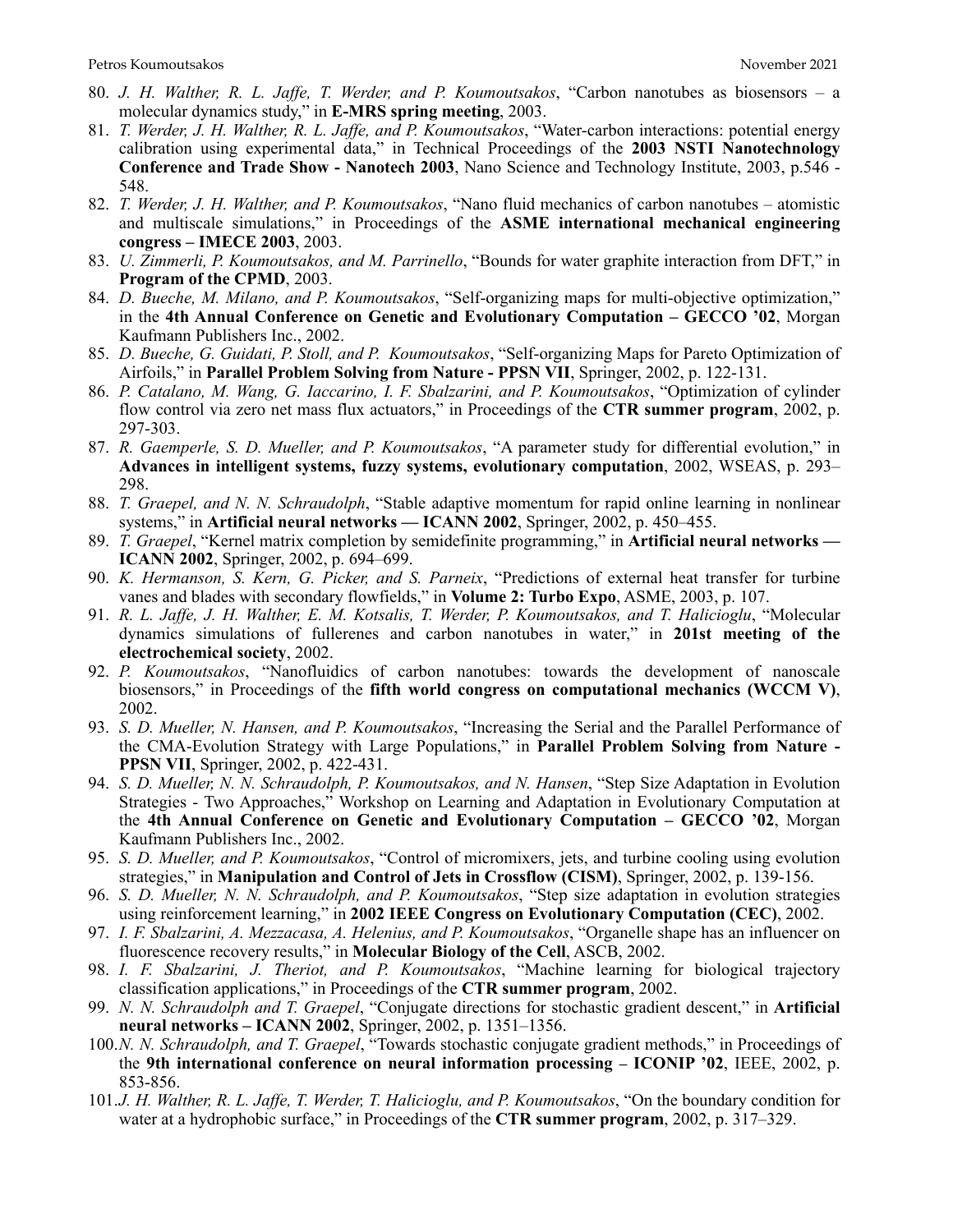- 102.*J. H. Walther, S. Kern, and P. Koumoutsakos*, "Simulation of particulate flow using particle methods a P3M algorithm for charged particulates," in **Sedimentation and sediment transport**, Springer, 2002, p. 165–168.
- 103.*T. Werder, J. H. Walther, and P. Koumoutsakos*, "Hydrodynamics of carbon nanotubes contact angle and hydrophobic hydration," in Technical proceedings of the **2002 international conference on computational nanoscience and nanotechnology (ICCN)**, 2002, p. 490-493.
- 104.*D. Bueche, P. Stoll, and P. Koumoutsakos*, "An evolutionary algorithm for multi-objective optimization of combustion processes," in **CTR annual research briefs**, 2001, p. 231-239.
- 105.*D. Bueche, P. Stoll, and P. Koumoutsakos*, "Multi-objective optimization of combustion processes," in Proceedings of **CISM Workshop**, 2001.
- 106.*D. Bueche, and R. Dornberger*, "New evolutionary algorithm for multi-objective optimization and the application to engineering design problems," in Proceedings of the **fourth world congress of structural and multidisciplinary optimization**, 2001.
- 107.*M. Klapper-Rybicka, N. N. Schraudolph, and J. Schmidhuber*, "Unsupervised learning in LSTM recurrent neural networks," in **Artificial neural networks - ICANN 2001**, Springer, 2001, p. 684–691.
- 108.*E. M. Kotsalis, R. L. Jaffe, J. H. Walther, T. Werder, and P. Koumoutsakos*, "Buckyballs in water: structural characteristics and energetics," in **CTR annual research briefs**,, 2001, p. 283–291.
- 109.*P. Koumoutsakos, T. Werder, J. H. Walther, R. L. Jaffe, and T. Halicioglu*, "Carbon nanotubes in water: MD simulations of internal & external flow, self organization," in **Ninth foresight conference on molecular nanotechnology – MNT9**, 2001.
- 110.*M. Milano, J. Schmidhuber, and P. Koumoutsakos*, "An Evolution Strategy using Self-Organizing Maps," in **Artificial neural networks – ICANN 2001**, Springer, 2001.
- 111.*M. Milano, J. Schmidhuber, and P. Koumoutsakos*, "Active Learning with Adaptive Grids," in **Artificial Neural Networks – ICANN 2001**, Springer, 2001, p. 436-442.
- 112.*S. D. Mueller, and P. Koumoutsakos*, "Mixing optimization with evolution strategies," in Proceedings of **EUROGEN 2001**, 2001.
- 113.*S. D. Mueller, I. F. Sbalzarini, J. H. Walther and P. Koumoutsakos*, "Evolution strategies for the optimization of microdevices," in **2001 IEEE congress on evolutionary computation (CEC)**, 2001, pp. 302-309.
- 114.*M. Papanikolaou*, "Respace a virtual environment for rethinking about space," in Proceedings of the **Sixth Conference on Computer-Aided Architectural Design Research – CAADRIA '01**, 2001, p. 391-400.
- 115.*I. F. Sbalzarini, S. D. Mueller, P. Koumoutsakos, G. Cottet*, "Evolution Strategies for Computational and Experimental Fluid Dynamics Applications," in Proceedings of the **3rd annual conference on genetic and evolutionary computation – GECCO '01**, Morgan Kaufmann Publishers Inc., 2001, p. 1064– 1071.
- 116.*I. F. Sbalzarini, S. D. Mueller, and P. Koumoutsakos*, "Microchannel Optimization Using Multiobjective Evolution Strategies," in **Evolutionary Multi-Criterion Optimization - EMO 2001**, Springer, 2001, p. 516-530.
- 117.*N. N. Schraudolph*, "Fast curvature matrix-vector products," in **Artificial neural networks ICANN 2001**, Springer, 2001, p. 19–26.
- 118.*G. Cottet, I. F. Sbalzarini, S. D. Mueller, and P. Koumoutsakos*, "Optimization of trailing vortex destruction by evolution strategies," in Proceedings of the **CTR summer program**, 2000, p.75-82.
- 119.*R. Dornberger, P. Stoll, D. Bueche, and A. Neu*, "Multidisciplinary turbomachinery blade design optimization," in **38th aerospace sciences meeting and exhibit**, 2000.
- 120.*R. Dornberger, D. Bueche, and P. Stoll*, "Multidisciplinary optimization in turbomachinery design," in **ECCOMAS**, 2000.
- 121.*L. Glielmo, S. Santini, and M. Milano*, "Three-way catalytic converter modelling: neural networks and genetic algorithms for the reaction kinetics submodel," in **SAE 2000 World Congress**, 2000.
- 122.*P. Koumoutsakos, K. Shariff, A. Wray, and A. Pohorille*, "Fast Particle Methods for Multiscale Phenomena Simulations," in **5th NASA High Performance Computing and Communications Computational Aerosciences (CAS) Workshop (HPCC/CAS 2000)**, 2000.
- 123.*M. Milano, and P. Koumoutsakos*, "A clustering genetic algorithm for actuator optimization in flow control," in Proceedings of **2nd NASA/DoD workshop on evovable hardware**, 2000, p. 263–269.
- 124.*M. Milano, P. Koumoutsakos, X. Giannakopoulos and J. Schmidhuber*, "Evolving strategies for active flow control," in **2000 IEEE congress on evolutionary computation (CEC)**, 2000, p. 212-218.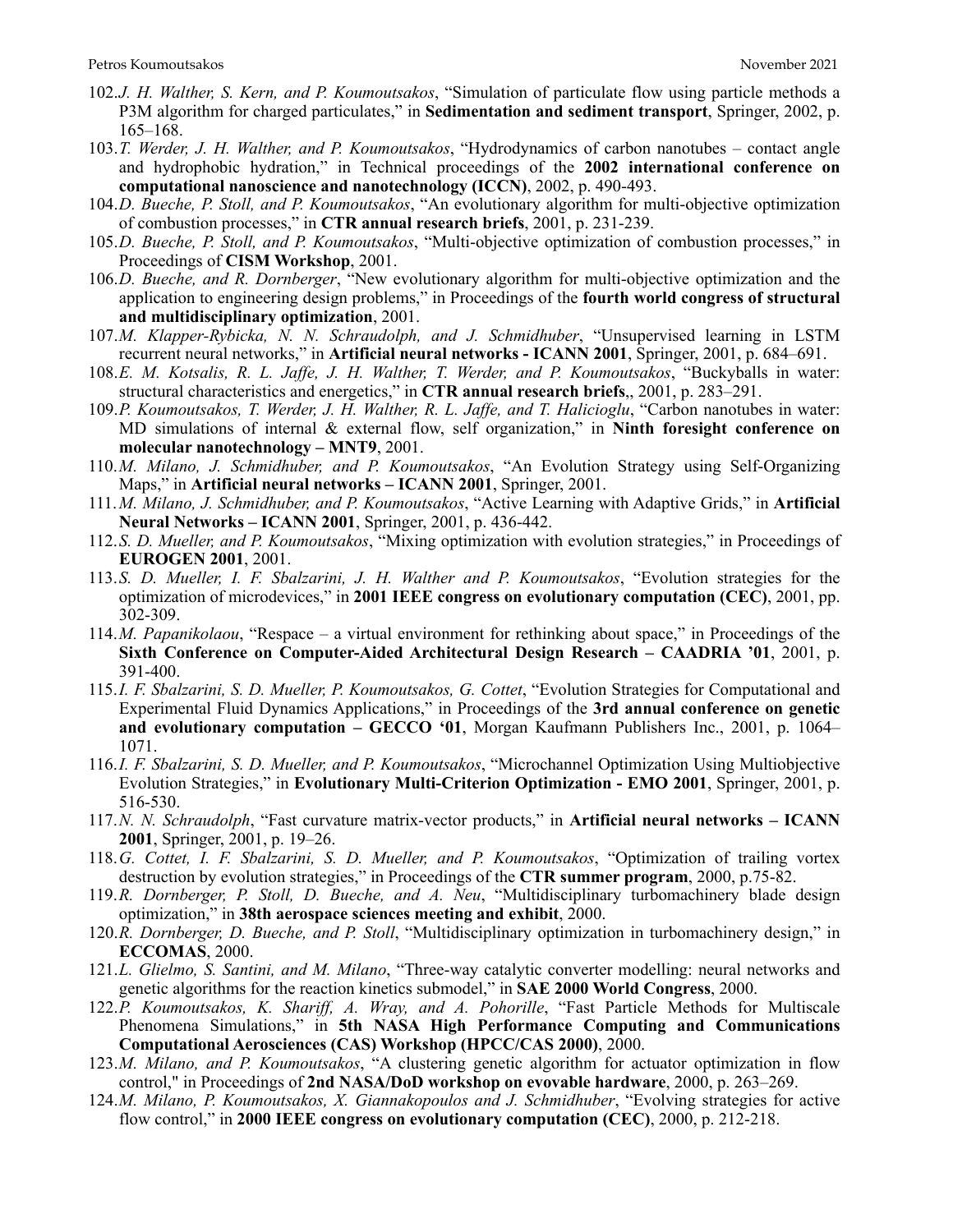- 125.*S. D. Mueller, I. F. Sbalzarini, I. Mezic, J. H. Walther, and P. Koumoutsakos*, "Evolutionary optimization of mixing microdevices," in **NanoTech**, 2000.
- 126.*S. D. Mueller, S. Airaghi, J. Marchetto, and P. Koumoutsakos*, "Optimization algorithms based on a model of bacterial chemotaxis," in **6th international conference on simulation of adaptive behavior: from animals to animats (SAB)**, 2000, p. 375-384.
- 127.*J. T. Sagredo, J. H. Walther, and P. Koumoutsakos*, "Simulation of particulate flows using vortex methods," in **ERCOFTAC conference on dynamics of particle-laden flows**, 2000.
- 128.*I. F. Sbalzarini, L. K. Su, and P. Koumoutsakos*, "Evolutionary optimization for flow experiments," in **CTR annual research briefs**, 2000, p. 31-43.
- 129.*I. F. Sbalzarini, S. D. Mueller, and P. Koumoutsakos*, "Multiobjective optimization using evolutionary algorithms," in Proceedings of the **CTR summer program**, 2000, p. 63-74.
- 130.*J. H. Walther, J. T. Sagredo, and P. Koumoutsakos*, "Simulation of particulate flow using vortex methods," in **Vortex Methods**, World Scientific, 2000, p. 169-176.
- 131.*J. H. Walther, R. L. Jaffe, T. Halicioglu, and P. Koumoutsakos*, "Molecular dynamics simulations of carbon nanotubes in water," in Proceedings of the **CTR summer program**, 2000, p. 5-20.
- 132.*J. H. Walther, R. L. Jaffe, T. Halicioglu, and P. Koumoutsakos*, "Computational studies of carbon nanotubes in water," in **53rd Annual meeting of the APS division of fluid dynamics**, 2000.
- 133.*J. H. Walther, and P. Koumoutsakos*, "A computational study of flows in carbon nanotubes," in **Eighth foresight conference on molecular nanotechnology – MNT8**, 2000.
- 134.*L. Glielmo, S. Santini, M. Milano, and G. Serra*, "Three-way catalytic converter modelling: a machine learning approach for the reaction kinetics," in **1999 IEEE/ASME international conference on advanced intelligent mechatronics** (cat. no.99th8399), 1999, p. 239-244.
- 135.*P. Koumoutsakos, and P. Moin*, "Algorithms for shear flow control and optimization," in Proceedings of the **38th IEEE conference on decision and control** (cat. no.99ch36304), 1999, p. 2839-2844.
- 136.*S. D. Mueller, M. Milano, and P. Koumoutsakos*, "Application of machine learning algorithms to flow modeling and optimization," in **CTR annual research briefs**, 1999, p. 169-178.
- 137.*M. Papanikolaou, and B. Tuncer*, "The fake space experience exploring new spaces," in **Architectural computing from Turing to 2000: 17th eCAADe conference proceedings**, 1999, p. 395–402.
- 138.*P. Koumoutsakos*, "Feedback control algorithms for flow control," in **IUTAM conference on flow control,** 1998.
- 139.*P. Koumoutsakos*, "Particle methods for the simulation of multiscale phenomena," in **CTR annual research briefs**, 1998, p. 337-349.
- 140.*P. Koumoutsakos, J. Freund, and D. Parekh*, "Evolution strategies for the optimization of jet flow parameters," in Proceedings of the **CTR summer program**, 1998 p. 121-132.
- 141.*A. Larsen, and J. H. Walther*, "A two dimensional discrete vortex method for bridge aerodynamics applications," in **ECCOMAS** 1998.
- 142.*J. H. Walther*, "Discrete vortex methods in bridge aerodynamics and prospects for parallel computing techniques," in Proceedings of the **international symposium on advances in bridge aerodynamics**, 1998.
- 143.*G. Abate, L. Glielmo, P. Rinaldi, S. Santini, M. Milano, and G. Serra*, "Numerical simulation and analysis of the dynamic behavior of three way catalytic converters," in **Proceedings of the 3rd international conference on combustion engines**, 1997.
- 144.*P. Koumoutsakos, T. Bewley, E. Hammond, P. Moin, P. Koumoutsakos, T. Bewley, E. Hammond, and P. Moin*, "Feedback algorithms for turbulence control – some recent developments," in **28th fluid dynamics conference**, 1997.
- 145.*M. Milano, P. Marino, and F. Vasca*, "Robust neural network observer for induction motor control," in **28th IEEE power electronics specialists conference (PESC)**, 1997, p. 699-705.
- 146.*J. H. Walther and A. Larsen*, "Analytical and discrete vortex models for an oscillating flat plate with trailing edge flap," in **Eighth u.s. national conference on wind engineering**, 1997.
- 147.*A. Leonard, and P. Koumoutsakos*, "High resolution vortex simulation of bluff body flows," in Proceedings of the **1st international conference on computational wind engineering** – (CWE 92), Elsevier, 1993, p. 315–325.

#### **PATENTS**

1. Koumoutsakos P., Chen J., Walther JH, Thermal Interface Element, European Patent, Nr. EP3136434A1 , 26.08.2105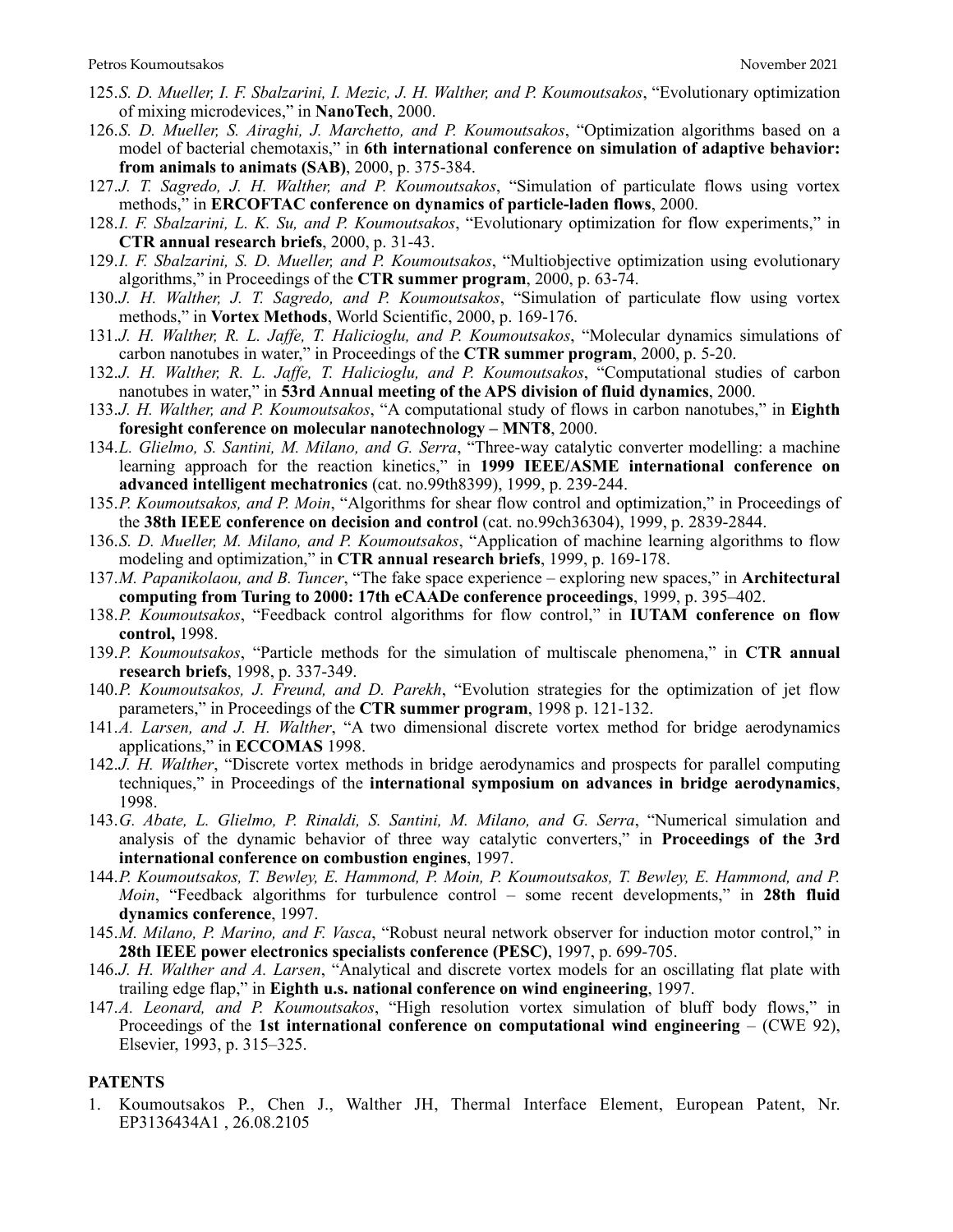- 2. Dornberger R., Stoll P., Paschereit C.O., Schuermans B., Bueche D., Koumoutsakos P., Redundanzfreier Ansteuerungsmechanismus der Ventile zur Beeinflussung des Mischungsprofiles für die Kontrolle verbrennungsgetriebener Schwingungen, European Patent, Nr. 101 04 150.0, 30.01.2001, ALSTOM Power (Schweiz) AG
- 3. Dornberger R., Stoll P., Paschereit C.O., Schuermans B., Bueche D., Koumoutsakos P., Numerisch experimentelle Optimierung des Mischungsprofils für die Kontrolle verbrennungsgetriebener Schwingungen und Emissionen, European Patent, Nr. 101 04 151.9, 30.01.2001, ALSTOM Power (Schweiz) AG

### **SOFTWARE**

Over the last 20 years we have developed a number of open source software packages in the areas of Biological Imaging, Machine Learning, Stochastic Optimisation, Particle Methods and Uncertainty Quantification. Links to this software can be found in **http://cse-lab.ethz.ch/software/**

### **Software packages include:**

- **• Korali** is a high-performance framework for uncertainty quantification of computational models.
- **• smarties** is a distributed Reinforcement Learning (RL) library designed to easily integrate with existing simulation software (python/C++/F90).
- **TScratch** is a software tool to automatically analyze wound healing assays (scratch assays).
- **MorphoGraphX** is a free Linux application for the visualization and analysis of 3D biological datasets.
- **Particle Tracker** is a 2D and 3D feature point-tracking tool.It is embedded in IMAGEJ
- **Cell Image Velocimetry (CIV)** extracts and analyze detailed spatiotemporal information for cell migration, as studied by wound healing assays.
- **Parallel Particle Mesh Library (PPM)** is library for particle and particle-mesh simulations exploiting a unifying formulation for the simulations of discrete and continuous systems using particles
- **Cubism-MPCF** The 2013 Gordon Bell wining code on 3D Finite Volume Simulations for Multiphase Flows *(available on GitHub)*
- **uDeviceX:** The 2015 Gordon Bell finalist on DPD simulations for blood and cell flows in microfluidic devices - The in-silico Lab-on-a-Chip *(available on GitHub).*
- **CMA-ES:** The Covariance Matrix Adaptation Evolution Strategy (CMA-ES) for Noisy and Global Optimization is an evolutionary (search) algorithm for difficult optimization problems.
- **Pi4U** is an extensible framework for non-intrusive Bayesian Uncertainty Quantification and Propagation of complex and computationally demanding physical models, that can exploit massively parallel computer architectures.

# **TEACHING:**

At Harvard I teach a course in Introductory Fluid Mechanics and in Stochastic Modeling and Simulation (Models, Algorithms and Data). At ETHZ I have taught several courses in Engineering, Mathematics (Introductory and advanced Numerical Methods, Multiscale Modeling and Simulation) and Computer Science (Machine Learning, first ever class at ETHZ in 2000, High Performance Computing, as well as Introductory Courses for Computational Scientists an Engineers). During my sabbaticals at Caltech and MIT I have taught classes in Flow simulations using Particle Methods and Methods for Computational Science.

# **FORMER GROUP MEMBERS**

# *PhD Students*

- 1. *Ermioni Papadopoulou, 2021, Present:* ETH Zurich, Switzerland
- 2. *Fabian Wermelinger 2021, Present:* Lecturer, Harvard University,USA
- 3. *Athena Economides 2020, Present:* University of Zurich, Switzerland
- 4. *Guido Novati, 2020, Present:* Deep Mind, London, United Kingdom
- 5. *Dmitry Alexeev, 2019, Present:* NVIDIA Zurich, Switzerland
- 6. *Lina Kulakova, 2017, Present:* Google, Zurich, Switzerland
- 7. *Christian Conti*, 2016, Present: Post-doctoral fellow, Tokyo Tech Japan
- 8. *Wim van Rees, 2014, Present: Assistant Professor, MIT, USA*
- 9. *Gerardo Tauriello, 2014, Present: Group Leader, ETH Zurich in Basel, Switzerland*
- 10. *Babak Hejazialhosseini, 2013,* Present: Apple, USA
- 11. *Mattia Gazzola,* 2012, Present: Assistant Professor UIUC, USA